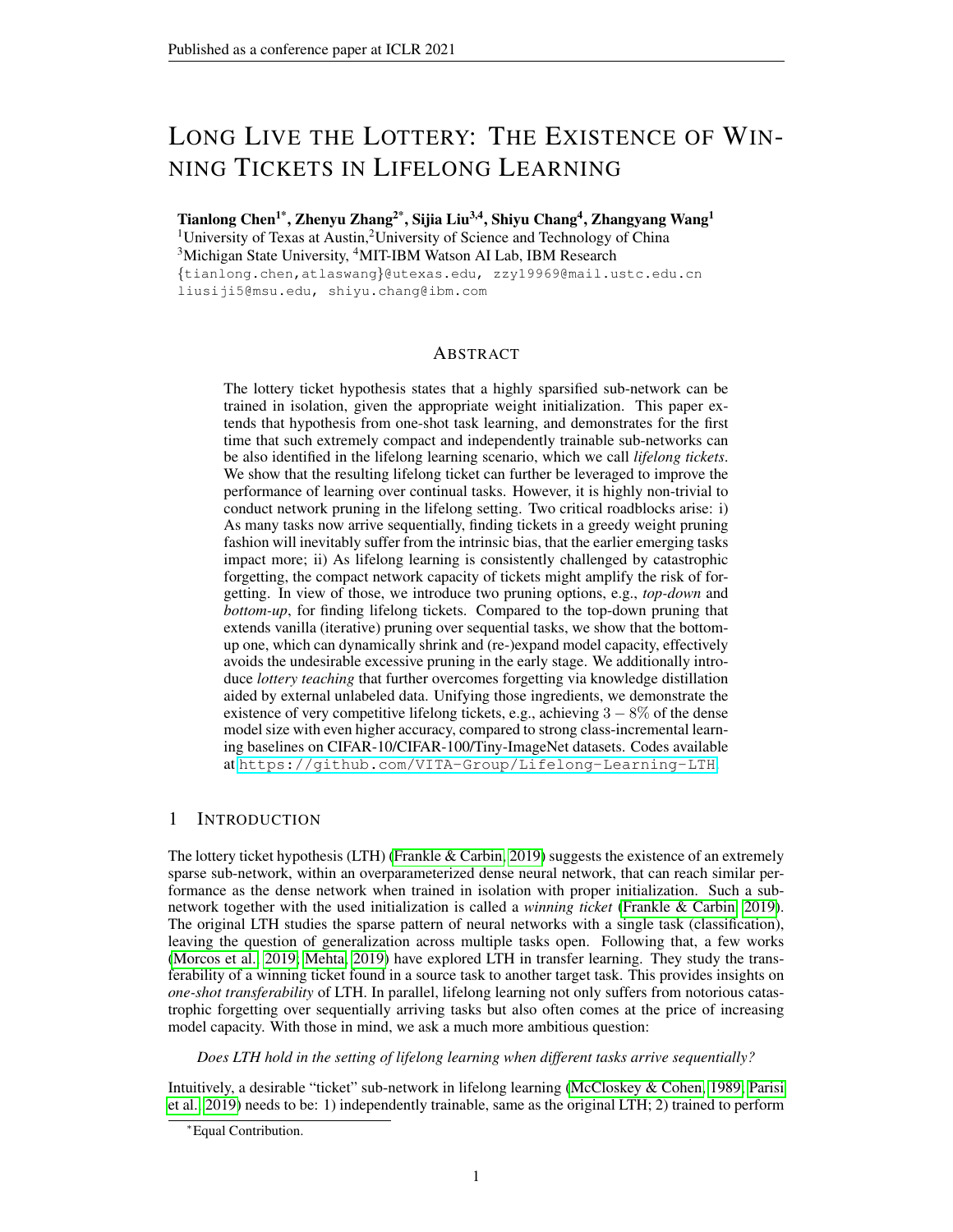competitively to the dense lifelong model, including both maintaining the performance of previous tasks, and quickly achieving good generalization at newly added tasks; 3) found online, as the tasks sequentially arrive without any pre-assumed order. We define such a sub-network with its initialization as a *lifelong lottery ticket*.

This paper seeks to locate the lifelong ticket in *class-incremental learning (CIL)* [\(Wang et al., 2017;](#page-11-3) [Rosenfeld & Tsotsos, 2018;](#page-11-4) [Kemker & Kanan, 2017;](#page-10-1) [Li & Hoiem, 2017;](#page-10-2) [Belouadah & Popescu,](#page-8-0) [2019;](#page-8-0) [2020\)](#page-8-1), a popular, realistic and challenging setting of lifelong learning. A natural idea to extend the original LTH is to introduce sequential pruning: we continually prune the dense network until the desired sparsity level, as new tasks are incrementally added. However, we show that the *direct* application of the iterative magnitude pruning (IMP) used in LTH *fails* in the scenario of CIL since the pruning schedule becomes critical when tasks arrive sequentially. To circumvent this challenge, we generalize IMP to incorporate a curriculum pruning schedule. We term this technique *top-down lifelong pruning*. When the total number of tasks is pre-known and small, then with some "lottery" initialization (achieved by rewinding [\(Frankle et al., 2019\)](#page-9-1) or similar), we find that the pruned sparse ticket can be re-trained to similar performance as the dense network. However, if the number of tasks keeps increasing, the above ticket will soon witness performance collapse as its limited capacity cannot afford the over-pruning.

The limitation of top-down lifelong pruning reminds us of *two* unique dilemmas that might challenge the validity of lifelong tickets. *i) Greedy weight pruning v.s. all tasks' performance*: While the sequential pruning has to be performed online, its greedy nature inevitably biases against later arriving tasks, as earlier tasks apparently will contribute to shaping the ticket more (and might even use up the sparsity budget). *ii) Catastrophic forgetting v.s. small ticket size:* To overcome the notorious catastrophic forgetting [\(McCloskey & Cohen, 1989;](#page-10-0) [Tishby & Zaslavsky, 2015\)](#page-11-5), many lifelong learning models have to frequently consolidate weights to carefully re-assign the model capacity [\(Zhang et al., 2020\)](#page-12-0) or even grow model size as tasks come in [\(Wang et al., 2017\)](#page-11-3). Those seem to contradict our goal of pruning by seeing more tasks.

To address the above two limitations, we propose a novel *bottom-up lifelong pruning* approach, which allows for re-growing the model capacity to compensate for any excessive pruning. It therefore flexibly calibrates between increasing and decreasing tickets throughout the entire learning process, alleviating the intrinsic greedy bias caused by the top-down pruning. We additionally introduce *lottery teaching* to overcome forgetting, which regularizes previous task models' soft logit outputs by using free unlabeled data. That is inspired by lifelong knowledge preservation techniques [\(Castro et al., 2018;](#page-8-2) [He et al., 2018;](#page-9-2) [Javed & Shafait, 2018;](#page-10-3) [Rebuffi et al., 2017\)](#page-11-6).

For validating our proposal, we conduct extensive experiments on CIFAR-10, CIFAR-100, and Tiny-ImageNet datasets for class-incremental learning [\(Rebuffi et al., 2017\)](#page-11-6). The results demonstrate the existence and the high competitiveness of *lifelong tickets*. Our best lifelong tickets (found by bottom-up pruning and lottery teaching) achieve comparable or better performance across all sequential tasks, with as few as 3.64% parameters, compared to state-of-the-art dense models. Our contributions can be summarized as:

- The problem of lottery tickets is formulated and studied in lifelong learning (class incremental learning) for the first time.
- Top-down pruning: a generalization of iterative weight magnitude pruning used in the original LTH over continual learning tasks.
- Bottom-up pruning: a novel pruning method, which is unique to allow for re-growing model capacity, throughout the lifelong process.
- Extensive experiments and analyses demonstrating the promise of lifelong tickets, in achieving superior yet extremely light-weight lifelong learners.

## 2 RELATED WORK

Lifelong Learning A lifelong learning system aims to continually learn sequential tasks and accommodate new information while maintaining previously learned knowledge [\(Thrun & Mitchell,](#page-11-7) [1995\)](#page-11-7). One of its major challenges is called catastrophic forgetting [\(McCloskey & Cohen, 1989;](#page-10-0) [Kirkpatrick et al., 2017;](#page-10-4) [Hayes & Kanan, 2020\)](#page-9-3), i.e., the network cannot maintain expertise on tasks that they have not experienced for a long time.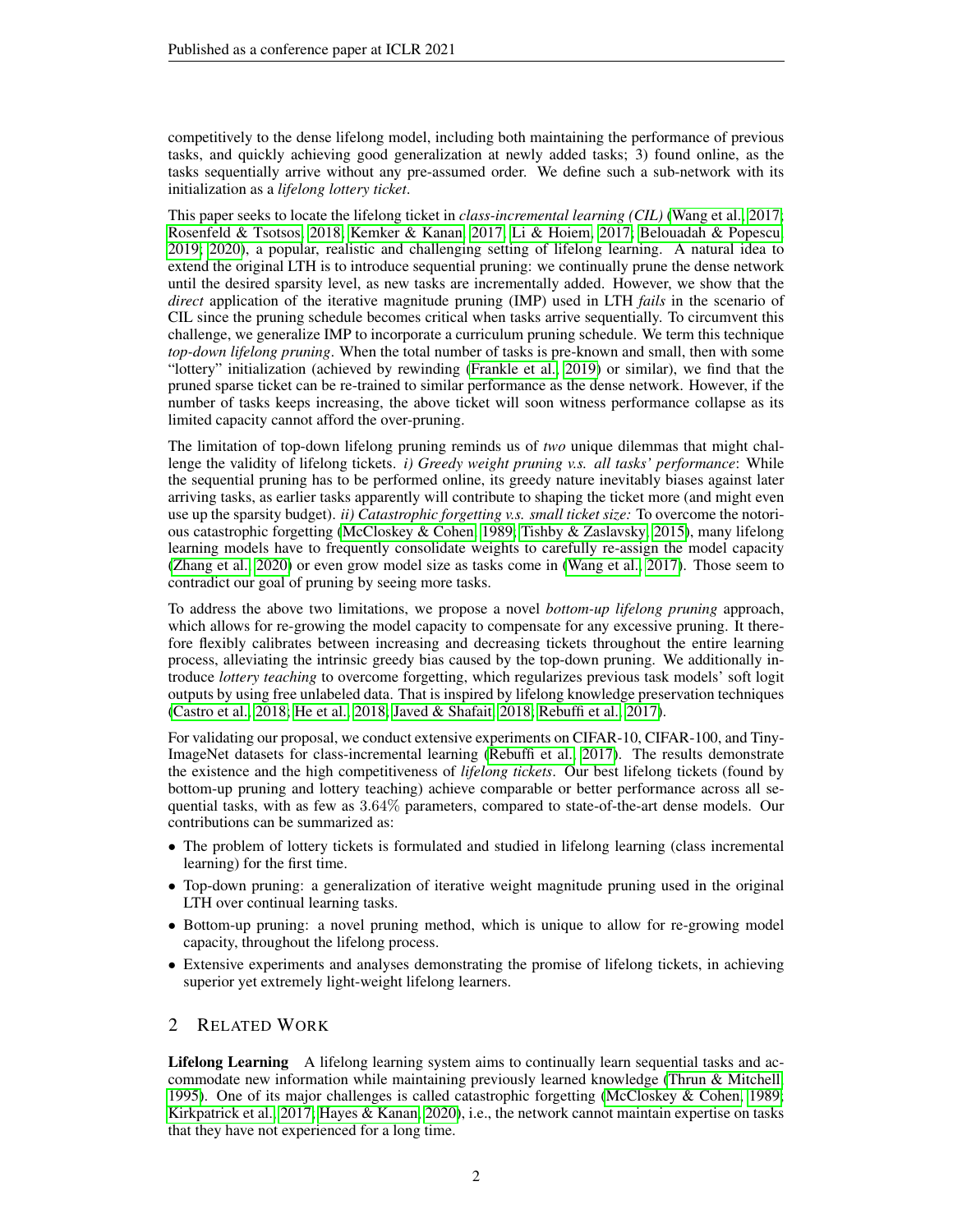This paper's study subject is class-incremental learning (CIL) [\(Rebuffi et al., 2017;](#page-11-6) [Elhoseiny et al.,](#page-9-4) [2018\)](#page-9-4): a popular, realistic, albeit challenging setting of lifelong learning. CIL requires the model to recognize new classes emerging over time while maintaining recognizing ability over old classes without access to the previous data. Typical solutions are based on regularization [\(Li & Hoiem,](#page-10-2) [2017;](#page-10-2) [Kirkpatrick et al., 2017;](#page-10-4) [Zenke et al., 2017;](#page-11-8) [Aljundi et al., 2018a;](#page-8-3) [Ebrahimi et al., 2019\)](#page-9-5), for example, knowledge distillation [\(Hinton et al., 2015\)](#page-10-5) is a common regularizer to inherit previous knowledge through preserving soft logits of those samples [\(Li & Hoiem, 2017\)](#page-10-2) while learning new tasks. Besides, several approaches are learning with memorized data [\(Castro et al., 2018;](#page-8-2) [Javed &](#page-10-3) [Shafait, 2018;](#page-10-3) [Rebuffi et al., 2017;](#page-11-6) [Belouadah & Popescu, 2019;](#page-8-0) [2020;](#page-8-1) [Lopez-Paz & Ranzato, 2017;](#page-10-6) [Chaudhry et al., 2018\)](#page-9-6). And some generative lifelong learning methods [\(Liu et al., 2020;](#page-10-7) [Shin et al.,](#page-11-9) [2017\)](#page-11-9) mitigate catastrophic forgetting by generating simulated data of previous tasks. There also exist a few architecture-manipulation-based lifelong learning methods [\(Rajasegaran et al., 2019;](#page-11-10) [Aljundi et al., 2018b;](#page-8-4) [Hung et al., 2019;](#page-10-8) [Abati et al., 2020;](#page-8-5) [Rusu et al., 2016;](#page-11-11) [Kemker & Kanan,](#page-10-1) [2017\)](#page-10-1), while their target is dividing a dense model into task-specific parts for lifelong learning, rather than localizing sparse networks and the lottery tickets.

**Pruning and Lottery Ticket Hypothesis** It is well-known that deep networks could be pruned of excess capacity [\(LeCun et al., 1990b\)](#page-10-9). Pruning algorithms can be categorized into unstructured [\(Han et al., 2015b;](#page-9-7) [LeCun et al., 1990a;](#page-10-10) [Han et al., 2015a\)](#page-9-8) and structured pruning [\(Liu et al., 2017;](#page-10-11) [He et al., 2017;](#page-10-12) [Zhou et al., 2016\)](#page-12-1). The former sparsifies weight elements based on magnitudes, while the latter removes network sub-structures such as channels for more hardware friendliness.

LTH [\(Frankle & Carbin, 2019\)](#page-9-0) advocates the existence of an independently trainable sparse subnetwork from a dense network. In addition to image classification [\(Frankle & Carbin, 2019;](#page-9-0) [Liu](#page-10-13) [et al., 2019;](#page-10-13) [Wang et al., 2020;](#page-11-12) [Evci et al., 2019;](#page-9-9) [Frankle et al., 2020;](#page-9-10) [Savarese et al., 2020;](#page-11-13) [You et al.,](#page-11-14) [2020;](#page-11-14) [Ma et al., 2021;](#page-10-14) [Chen et al., 2020a\)](#page-9-11), LTH has been explored widely in numerous contexts, such as natural language processing [\(Gale et al., 2019;](#page-9-12) [Chen et al., 2020b\)](#page-9-13), reinforcement learning [\(Yu](#page-11-15) [et al., 2019\)](#page-11-15), generative adversarial networks [\(Chen et al., 2021b\)](#page-9-14), graph neural networks [\(Chen](#page-9-15) [et al., 2021a\)](#page-9-15), and adversarial robustness [\(Cosentino et al., 2019\)](#page-9-16). Most of them adopt unstructured weight magnitude pruning [\(Han et al., 2015a;](#page-9-8) [Frankle & Carbin, 2019\)](#page-9-0) to obtain the ticket, which we also follow in this work. [\(Frankle et al., 2019\)](#page-9-1) analyzes large models and datasets, and presents a rewinding technique that re-initializes ticket training from the early training stage rather than from scratch. [\(Renda et al., 2020\)](#page-11-16) further compares different retraining techniques and endorses the effectiveness of rewinding. [\(Mehta, 2019;](#page-11-1) [Morcos et al., 2019;](#page-11-0) [Desai et al., 2019\)](#page-9-17) pioneer to study the transferability of the ticket identified on one source task to another target task, which delivers insights on *one-shot transferability* of LTH.

One latest work [\(Golkar et al., 2019\)](#page-9-18) aimed at lifelong learning in fixed-capacity models based on pruning neurons of low activity. The authors observed that a controlled way of "graceful forgetting" after training each task can regain network capacity for new tasks, meanwhile not suffering from forgetting. [Sokar et al.](#page-11-17) [\(2020\)](#page-11-17) further compresses the sparse connections of each task during training, which reduces the interference between tasks and alleviates forgetting.

## 3 LOTTERY TICKET FROM SINGLE-TASK LEARNING TO CIL

#### 3.1 PROBLEM SETUP

In CIL, a model continuously learns from a sequential data stream in which *new* tasks (namely, classification tasks with new classes) are added over time, as shown in Figure [1.](#page-2-0) At the inference stage, the model can operate without having access to the information of task IDs. Following [\(Castro et al., 2018;](#page-8-2) [He et al., 2018;](#page-9-2) [Rebuffi et al.,](#page-11-6) [2017\)](#page-11-6), a handful of samples from previous classes are stored in a fixed memory buffer.



<span id="page-2-0"></span>Figure 1: Basic CIL Setting.

More formally, let  $\mathcal{T}_1, \mathcal{T}_2, \cdots$  represent a sequence of tasks, and the *i*th task  $\mathcal{T}_i$  contains data that fall into  $(k_i - k_{i-1})$  classes  $C_i = \{c_{k_{i-1}+1}, c_{k_{i-1}+2}, \cdots, c_{k_i}\}$ , where  $k_0 = 0$  by convention. Let  $\Theta^{(i)} = \{\theta^{(i)}, \theta^{(i)}_c\}$  denote the model of the learner used at task i, where  $\theta^{(i)}$  corresponds to the *base* model cross all tasks from  $\mathcal{T}_1$  to  $\mathcal{T}_i$ , and  $\theta_c^{(i)}$  denotes the *task-specific* classification head at  $\mathcal{T}_i$ .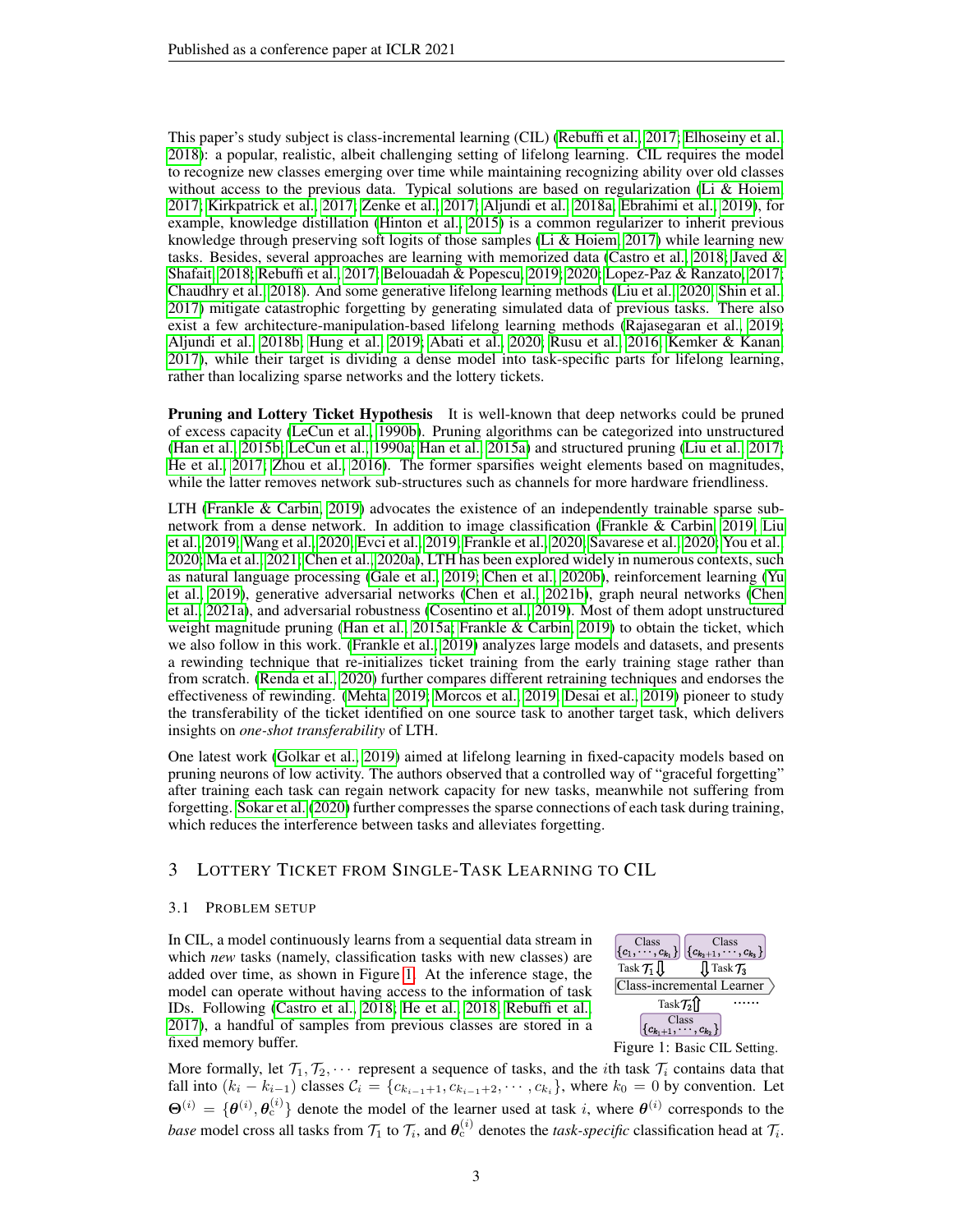Thus, the size of  $\theta^{(i)}$  is fixed, but the dimension of  $\theta_c^{(i)}$  aligns with the number of classes, which have been seen at  $\mathcal{T}_i$ . In general, the learner has access to two types of information at task *i*: the current training data  $\mathcal{D}^{(i)}$ , and certain previous information  $\mathcal{P}^{(i)}$ . The latter includes a small amount of data from previous tasks  $\{\mathcal{T}_j\}_1^{i-1}$  stored in the memory buffer, and the previous model  $\Theta^{(i-1)}$  at task  $\mathcal{T}_{i-1}$ . This is commonly used to overcome the catastrophic forgetting issue of the current task i against the previous tasks. Based on the aforementioned setting, we state the CIL problem as below.

**Problem of CIL.** At the current task i, we aim to learn a full model  $\Theta^{(i)} = \{\theta^{(i)}, \theta^{(i)}_c\}$  based on the information  $({\cal D}^{(i)},{\cal P}^{(i)})$  such that  $\bm{\Theta}^{(i)}$  not only (I) yields the generalization ability to the newly added data at task  $\mathcal{T}_i$  but also (II) does not lose its power to the previous tasks  $\{\mathcal{T}_j\}_1^{i-1}.$ 

We note that the aforementioned problem statement applies to CIL with any fixed-length learning period. That is, for *n* time stamps (one task per time), the validity of the entire trajectory  $\{\Theta^{(i)}\}_1^n$  is justified by each  $\Theta^{(i)}$  from the CIL criteria *(I)* and *(II)* stated in 'Problem of CIL'.

#### 3.2 LIFELONG LOTTERY TICKETS

It was shown by LTH [\(Frankle & Carbin, 2019\)](#page-9-0) that a standard (unstructured) pruning technique can uncover the so-called *winning ticket*, namely, a sparse sub-network together with proper initialization that can be trained in isolation and reach similar performance as the dense network. In this paper, we aim to prune the base model  $\theta^{(i)}$  over time. And we ask: *Do there exist winning tickets in lifelong learning? If yes, how to obtain them?* To answer these questions, a prerequisite is to define the notion of lottery tickets in lifelong learning, which we call *lifelong lottery tickets*.

Following LTH [\(Frankle & Carbin, 2019\)](#page-9-0), a lottery ticket consists of two parts: 1) a binary mask  $\mathbf{m} \in \{0,1\}^{\|\theta^{(i)}\|_0}$  obtained from a one-shot or iterative pruning algorithm, and 2) initial weights or rewinding weights  $\theta_0$ . The ticket  $(m, \theta_0)$  is a winning ticket if training the subnetwork  $m \odot \theta_0$  ( $\odot$ denotes element-wise product), identified by the sparse pattern m with initialization  $\theta_0$ , wins the initialization lottery to match the performance of the original (fully trained) network. In CIL, at the presence of sequential tasks  $\{\mathcal{T}^{(i)}\}_{i=1,2,...}$ , we define *lifelong lottery tickets*  $(\mathbf{m}^{(i)}, \theta_0^{(i)})$  recursively from the perspective of dynamical system:

<span id="page-3-0"></span>
$$
\mathbf{m}^{(i)} = \mathbf{m}^{(i-1)} + \mathcal{A}(\mathcal{D}^{(i)}, \mathcal{P}^{(i)}, \mathbf{m}^{(i-1)}), \text{ and } \theta_0^{(i)} \in \{\theta^{(0)}, \theta_{\text{rw}}^{(i)}\},
$$
(1)

where A denotes a pruning algorithm used at the current task  $\mathcal{T}^{(i)}$  based on the information  $\mathcal{D}^{(i)}$ ,  $\mathcal{P}^{(i)}$  and  $\mathbf{m}^{(i-1)}$ ,  $\boldsymbol{\theta}^{(0)}$  denotes the initialization prior to training the model at  $\mathcal{T}^{(1)}$ , and  $\boldsymbol{\theta}_{rw}^{(i)}$  denotes a rewinding point at  $\mathcal{T}^{(i)}$ . In Eq. [\(1\)](#page-3-0), we interpret the (non-trivial) pruning operation A by weight perturbations, with values drawn from  $\{-1, 0, 1\}$ , to the previous binary mask. Here  $-1$  denotes the removal of a weight, 0 signifies to keep a weight intact, and 1 represents the addition of a weight. Moreover, the introduction of weight rewinding is spurred by the so-called *rewinding ticket* [\(Renda](#page-11-16) [et al., 2020;](#page-11-16) [Frankle et al., 2020\)](#page-9-10). For example, if  $\theta_{rw}^{(i)} = \theta_{(i-1)}$ , then we pick the model weights learnt at the previous task  $\mathcal{T}^{(i-1)}$  to initialize the training at  $\mathcal{T}^{(i)}$ . We also note that  $\theta^{(0)}$  can be regarded as the point rewound to the earliest stage of the lifelong learning. Based on Eq. [\(1\)](#page-3-0), we then state the definition of *winning tickets* in CIL.

**Lifelong winning tickets.** Given a sequence of tasks  $\{\mathcal{T}_i\}_{1}^n$ , the lifelong lottery tickets  $\{({\bf m}^{(i)},\theta_0^{(i)})\}_1^n$  given by (1) are winning tickets if they can be trained in isolation to match the *CIL performance (i.e., criteria I and II) of the corresponding full model*  $\{\theta^{(i)}\}_1^n$ , where  $n \in \mathbb{N}^+$ .

In the next section, we will design the lifelong pruning algorithm  $A$ , together with ticket initialization schemes formulated in Eq. [\(1\)](#page-3-0)

## 4 PROPOSED PRUNING METHOD TO FIND LIFELONG WINNING TICKETS

### 4.1 REVISITING IMP OVER SEQUENTIAL TASKS: TOP-DOWN (TD) PRUNING

In order to find the potential tickets at the current task  $\mathcal{T}^{(i)}$ , it is natural to specify A in Eq. [\(1\)](#page-3-0) as the iterative magnitude pruning (IMP) algorithm [\(Han et al., 2015a\)](#page-9-8) to prune the model from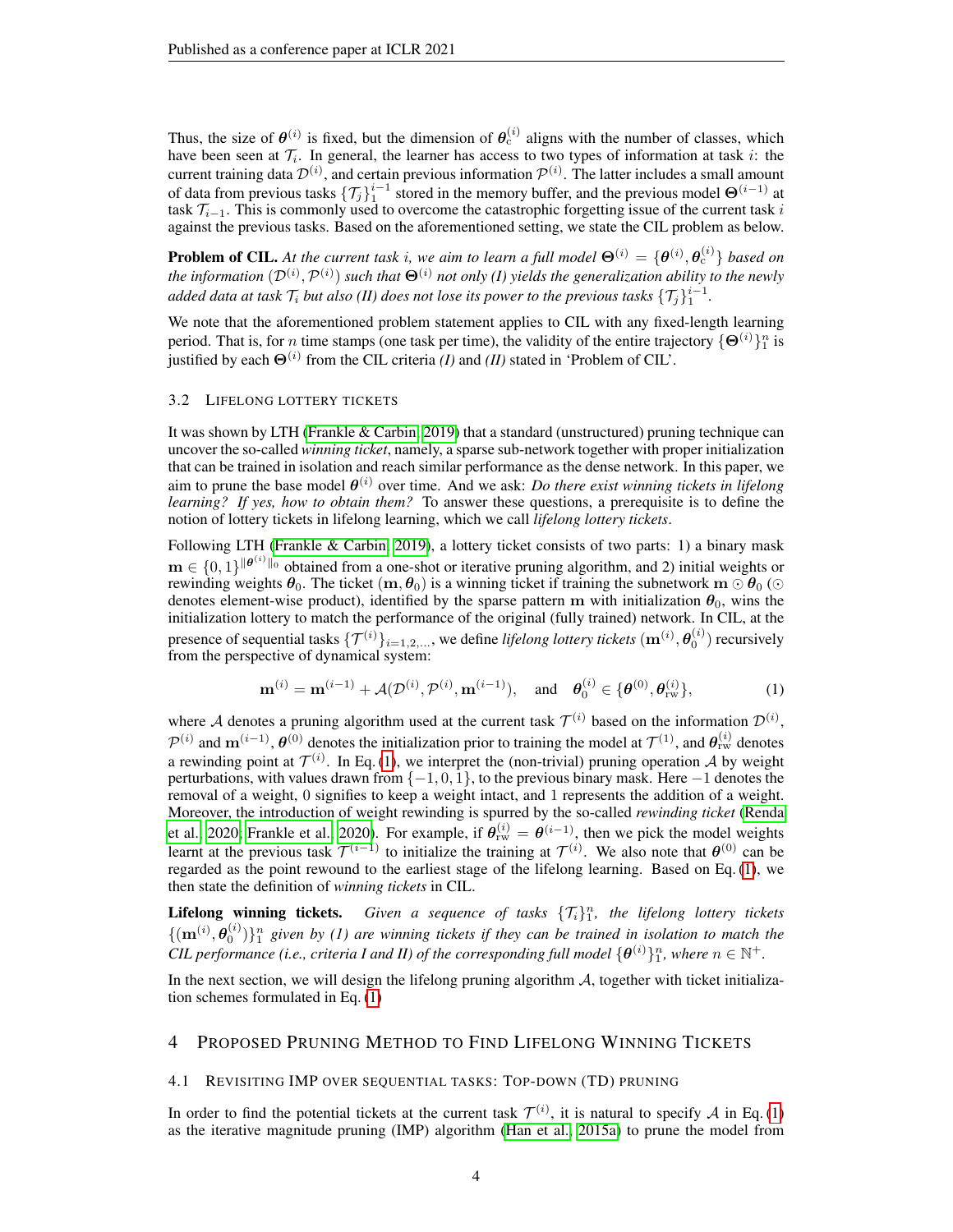$m^{(i-1)} \odot \theta^{(i-1)}$ . Following [\(Frankle & Carbin, 2019;](#page-9-0) [Renda et al., 2020\)](#page-11-16), IMP iteratively prunes  $p^{\frac{1}{n^{(i)}}}$  (%) non-zero weights of  $\mathbf{m}^{(i-1)} \odot \boldsymbol{\theta}^{(i-1)}$  over  $n^{(i)}$  rounds at  $\mathcal{T}^{(i)}$ . Thus, the number of nonzero weights in the obtained mask  $m^{(i)}$  is given by  $((1 - p^{\frac{1}{n^{(i)}}})^{n^{(i)}} \cdot ||m^{(i-1)}||_0)$ . *However*, in the application of IMP to the sequential tasks  $\{\mathcal{T}^{(i)}\}$ , we find that the schedule of IMP over sequential tasks, in terms of  $\{n^{(i)}\}$ , is critical to make pruning successful in lifelong learning. We refer readers to Appendix [A2.1](#page-16-0) for detailed justifications.

**Curriculum schedule of TD pruning is a key to success** The conventional method is to set  $\{n^{(i)}\}$ as a uniform schedule, namely, IMP prunes a fixed portion of non-zeros at each task. However, this direct application fails quickly as the number of incremental tasks increases, implying that "not all tasks are created equal" in the learning/pruning schedule. Inspired by the recent observation that training with more classes helps consolidate a more robust sparse model [\(Morcos et al., 2019\)](#page-11-0), we propose a curriculum pruning schedule, in which IMP is conducted more aggressively for new tasks arriving later, with  $n^{(i)} \geq n^{(i-1)}$ , until reaching the desired sparsity. For example, if there are 12 times of pruning on five sequentially arrived tasks, we arrange them in a linearly increasing way, i.e.,  $(\mathcal{T}_1:1,\mathcal{T}_2:1,\mathcal{T}_3:2,\mathcal{T}_4:3,\mathcal{T}_5:5)$ . Note that TD pruning relies on the heuristic curriculum schedule, and thus inevitably greedy and suboptimal over continual learning tasks. In what follows, we propose a more advanced pruning scheme, bottom-up (BU) pruning, that obeys a different principle of design.

### 4.2 BOTTOM-UP (BU) LIFELONG PRUNING: AN ADVANCED SCHEME



<span id="page-4-0"></span>Figure 2: Framework of our proposed bottom-up (BU) lifelong pruning which is based on sparse model consolidation. Tickets founded by BU pruning keep expanding for each newly added task.

Why we need more than top-down pruning? TD pruning is inevitably greedy and suboptimal. Earlier added tasks contribute more to shaping the final mask, due to the nested dependency between intermediate masks. In the later training stage, we often observe the network is already too heavily pruned to learn more tasks. Inspired by the recently proposed model consolidation [\(Zhang](#page-12-0) [et al., 2020\)](#page-12-0), we propose the BU alternative of lifelong pruning, to dynamically compensate for the excessive pruning by *re-growing* previously reduced networks.

Full reference model & rewinding point For BU lifelong pruning, we maintain a full (unpruned) model  $\theta_{ref}^{(i)}$  as a reference throughout lifelong learning. First,  $\theta_{ref}^{(i)}$  provides a reference performance  $\mathcal{R}_{\text{ref}}^{(i)}$  obtained at  $\mathcal{T}^{(i)}$ . Once the validation accuracy of the current sparse model is no worse than the reference performance, the sparse model is considered to still have sufficient capacity and can be further pruned. Otherwise, capacity expansion is needed. On the other hand, the reference model offers a rewinding point for network parameters, which preserves knowledge of all previous tasks prior to  $\mathcal{T}^{(i)}$ . It naturally extends the rewinding concept [\(Frankle et al., 2019\)](#page-9-1) to lifelong learning.

**BU pruning method** BU lifelong pruning *expands* the previous mask  $m^{(i-1)}$  to  $m^{(i)}$ . Different from TD pruning, the model size grows along the task sequence, namely,  $\|\mathbf{m}^{(i)}\|_0 \geq \|\mathbf{m}^{(i-1)}\|_0$ . Thus, BU pruning enforces  $A$  in Eq. [\(1\)](#page-3-0) to draw non-negative perturbations. As illustrated in Fig-ure [2,](#page-4-0) for each newly added  $\mathcal{T}_i$ , we first re-train the previous sparse model  $\mathbf{m}^{(i-1)} \odot \theta^{(i-1)}$  under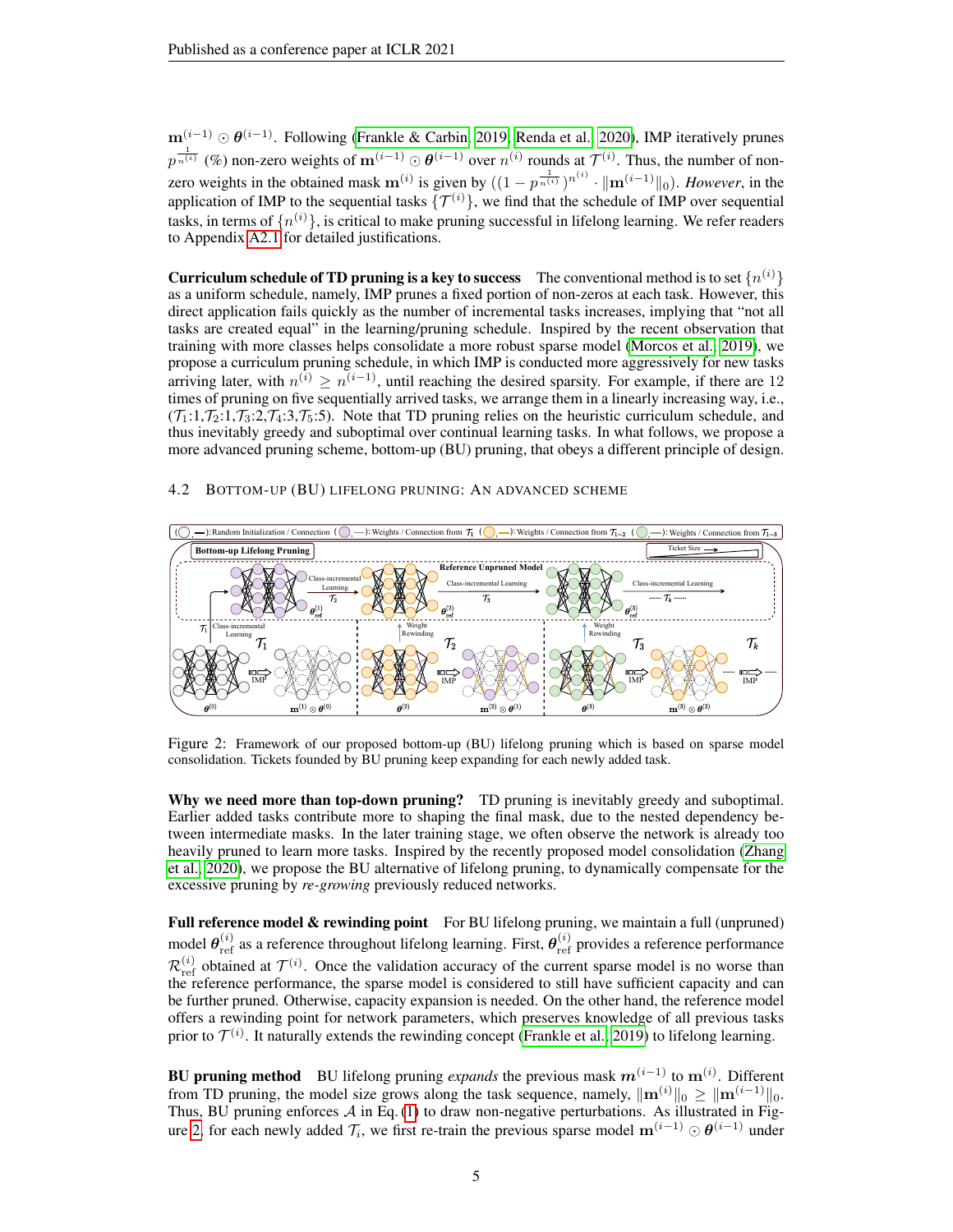the current information  $(D^{(i)}, \mathcal{P}^{(i)})$  and calculate the validation accuracy  $\mathcal{R}^{(i)}$ . If  $\mathcal{R}^{(i)}$  is above than the reference performance  $\mathcal{R}_{ref}^{(i)}$ , we proceed to keep the sparse mask  $\mathbf{m}^{(i)} = \mathbf{m}^{(i-1)}$  intact and use re-trained  $\theta^{(i-1)}$  as  $\theta^{(i)}$  at  $\mathcal{T}_i$ . Otherwise, an expansion from  $\mathbf{m}^{(i-1)}$  is required to ensure sufficient learning capacity. To do so, we restart from the full reference model  $\theta_{\text{ref}}^{(i)}$  and iteratively prune its weights using IMP until the performance gets just below  $\mathcal{R}^{(i)}_{\text{ref}}$ . Here the previous non-zero weights localized by  $\mathbf{m}^{(i-1)}$  are excluded from the pruning scope of IMP but the values of those non-zero weights could be re-trained. As a result, IMP will yield the updated mask  $m^{(i)}$  with a larger size than  $m^{(i-1)}$ . We repeat the aforementioned BU pruning method when a new task arrives.

Although never observed in our CIL experiments, a potential corner case of expansion is that the ticket size may hit the size of the full model. We consider this as an artifact of limited model capacity and suggest future work of combining lifelong tickets with (full) model growing [\(Wang et al., 2017\)](#page-11-3).

<span id="page-5-0"></span>**Ticket initialization** Given the pruning mask found by the BU (or TD) pruning method, we next determine the initialization scheme of a lifelong ticket. We consider *three* specifications of  $\theta_0^{(i)}$ in Eq. [\(1\)](#page-3-0) to initialize the sparse model  $m^{(i)}$  for re-training the found tickets. They include: (I)  $\theta_0^{(i)} = \theta^{(0)}$ , i.e., the original "from the same random" initialization [\(Frankle & Carbin, 2019\)](#page-9-0), (II) a random re-initialization  $\theta_{\rm reinit}$  which is independent of  $\theta^{(0)}$ , and (III) previous-task rewinding, i.e.,  $\theta_0^{(i)} = \theta^{(i-1)}$ . The initialization schemes I-III together with  $\mathbf{m}^{(i)}$  yield the following tickets  $m^{(i)}$  at  $\mathcal{T}^{(i)}$ : (1) BU (or TD) tickets, namely,  $m^{(i)}$  found by BU (or TD) pruning with initialization I; (2) random BU (or TD) tickets, namely,  $m^{(i)}$  with initialization II; (3) task-rewinding BU (or TD) tickets, namely,  $\mathbf{m}^{(i)}$  with initialization III. In experiments, we will show that both *BU (or TD) tickets* and their *task-rewinding (TR)* counterparts are winning tickets, which outperform unpruned full CIL models. Compared BU with TD pruning, *TR-BU tickets* surpass the best *TD tickets*.

#### 4.3 LOTTERY TEACHING: A PLUG-IN REGULARIZATION

Catastrophic forgetting poses a severe challenge to class-incremental learning, especially for compact models. [\(Castro et al., 2018;](#page-8-2) [He et al., 2018;](#page-9-2) [Javed & Shafait, 2018;](#page-10-3) [Rebuffi et al., 2017\)](#page-11-6) are early attempts for undertaking the forgetting dilemma by introducing knowledge distillation regularization [\(Hinton et al., 2015\)](#page-10-5), which employs a handful of stored previous data in addition to new task data. [\(Zhang et al., 2020\)](#page-12-0) takes advantage of unlabeled data to handle the forgetting quandary.

We adapt their philosophy [\(Li & Hoiem, 2017;](#page-10-2) [Hinton et al., 2015;](#page-10-5) [Zhang et al., 2020\)](#page-12-0) to presenting lottery teaching, enforcing previous information into the new tickets via a knowledge distillation term on external unlabeled data. Lottery teaching consists of two steps: i) we query more similar unlabeled data "for free" from a public source, by utilizing a small number of prototype samples from previous tasks' training data. In this way, the storage required for previous tasks could be minimal, while the queried surrogate data functions similarly for our purpose; ii) we then enforce the output soft logits of the current subnetwork  $\{{\bf m}^{(i)}{\odot}\bm{\theta}^{(i)},\bm{\theta}_{\rm c}^{(i)}\}$  on each queried unlabeled sample  ${\bf x}$  to be close to the logits from previously trained subnetwork  $\{{\bf m}^{(i-1)}\odot\bm{\theta}^{(i-1)},\bm{\theta}^{(i-1)}_c\}$ , via knowledge distillation (KD) regularization based on the K-L divergence. For all experiments of our methods hereinafter, we *by default* append the lottery teaching as it is widely beneficial. An ablation study will also follow in Section 5.3.

## 5 EXPERIMENTS

Experimental Setup We briefly discuss the key facts used in our experiments and refer readers to Appendix [A2.3](#page-18-0) for more implementation details. We evaluate our proposed lifelong tickets on three datasets: CIFAR-10, CIFAR-100, and Tiny-ImageNet. We adopt ResNet18 [\(He et al., 2016\)](#page-10-15) as our backbone. We evaluate the model performance by standard testing accuracy (SA) averaged over three independent runs.

CIL baseline: We consider a strong baseline framework derived from [\(Zhang et al., 2019\)](#page-12-2), a recent state-of-the-art (SOTA) method introduced for imbalanced data training (see more illustrations in Appendix [A1.1\)](#page-13-0). We implement [\(Zhang et al., 2019\)](#page-12-2) for CIL, and compare with two latest CIL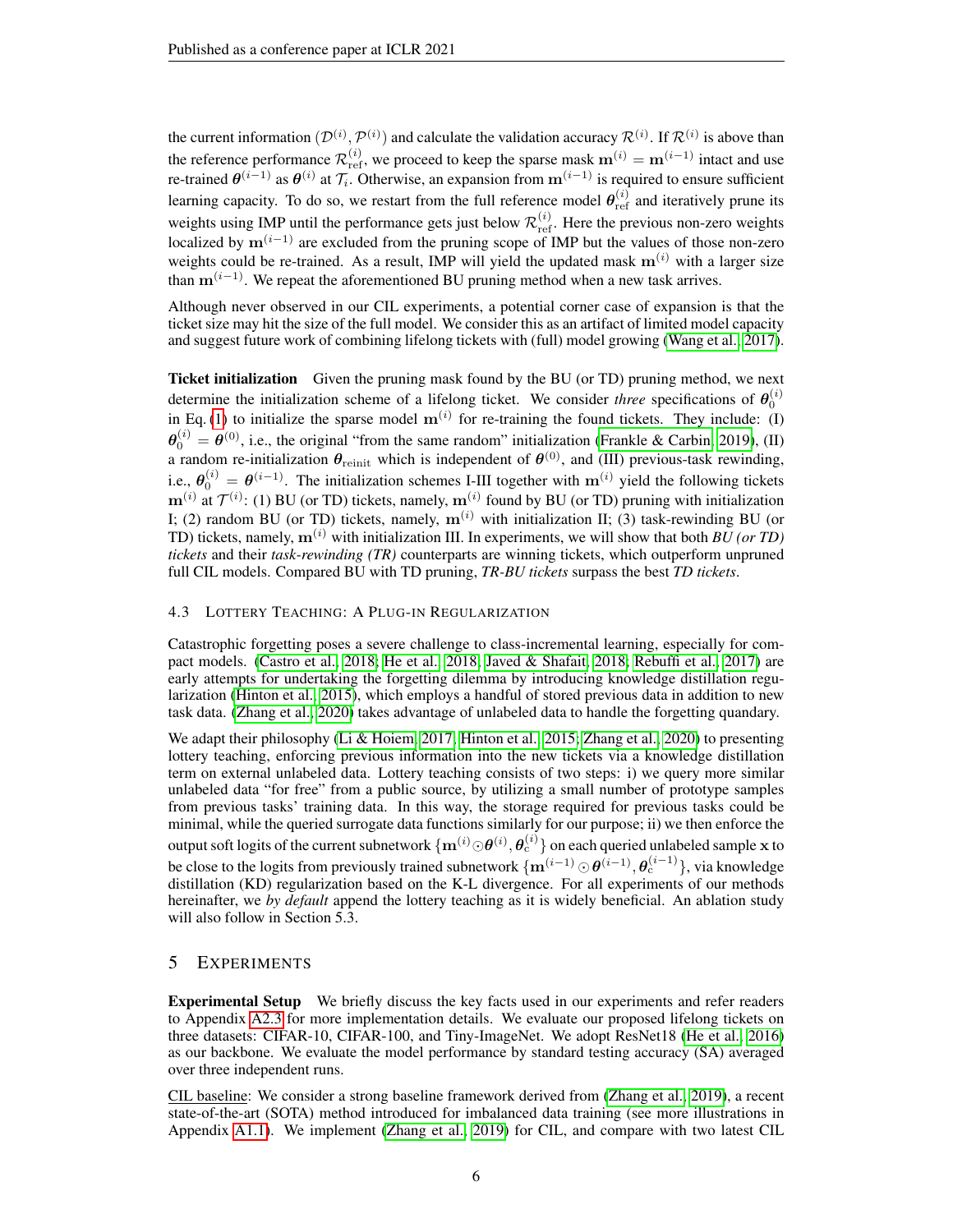SOTAs: iCaRL [\(Rebuffi et al., 2017\)](#page-11-6) and IL2M [\(Belouadah & Popescu, 2019\)](#page-8-0)<sup>[1](#page-6-0)</sup>. Our results demon-strate the adapted CIL method from [\(Zhang et al., 2019\)](#page-12-2) outperforms the others significantly,  $(1.65\%$ SA better than IL[2](#page-6-1)M and 4.88% SA better than iCaRL on CIFAR-10)<sup>2</sup>, establishing a new SOTA bar. The proposed *lottery teaching* further improves the performance of the baseline adapted from [Zhang et al.](#page-12-2) [\(2019\)](#page-12-2), given by 4.4% SA improvements on CIFAR-10. Thus, we use [\(Zhang et al.,](#page-12-2) [2019\)](#page-12-2), combined with/without *lottery teaching*, to train the original (unpruned) CIL model.

CIL pruning: To the best of our knowledge, we are not aware of any effective CIL pruning baseline comparable to ours. Thus, we focus on the comparison among different variants of our methods. We also compare the proposal with *the ordinary IMP*, showing its incapability in CIL pruning. Furthermore, we demonstrate that given our proposed pruning frameworks, standard pruning methods such as IMP and  $\ell_1$  pruning (by imposing  $\ell_1$  sparsity regularization) then turn to be successful.

Results on TD tickets We begin by showing that TD pruning is non-trivial in CIL. We find that the ordinary IMP [\(Han et al., 2015a\)](#page-9-8) fails: It leads to  $10.21\%$  SA degradation (from 72.79% to 62.58%) for SA) with 4.40% parameters left. By contrast, our proposed lifelong tickets yield substantially better performance which even surpasses the full dense model, with fewer parameters left than the ordinary IMP [\(Han et al., 2015a\)](#page-9-8).

In what follows, We evaluate TD lifelong pruning using different weight rewindings, namely, i) *TD tickets*; ii) *random TD tickets*; iii) *task-rewinding TD tickets*; iv) *late-rewinding TD tickets*; and v) *Fine-tuning*. The *late-rewinding tickets* is a strong baseline claimed in [Mehta](#page-11-1) [\(2019\)](#page-11-1).

Figure [3](#page-6-2) and Table [A4](#page-14-0) demonstrate the high competitiveness of our proposed *TD ticket* (blue lines). It matches and most of the time outperforms the full model<sup>[3](#page-6-3)</sup> (black dash lines). Even with only 6.87% model parameters left, the TD ticket still surpasses the dense model by 0.49% SA. The *task-rewinding tickets*, in second place, exceeds the dense model until reaching the extreme sparsity of 4.40%. Moreover, we see *late-rewinding TD tickets* dominate over other rewinding/fine-tuning options, echoing the finding in single-task learning [\(Frankle et al., 2019\)](#page-9-1).



<span id="page-6-2"></span>Figure 3: Evaluation performance (standard accuracy) of top-down lifelong tickets on CIFAR-10.

However, TD pruning cannot afford a lot more incremental tasks due to its greedy weight (over- )pruning. Our results show that *TD tickets* pruned from only tasks  $\mathcal{T}_1$  and  $\mathcal{T}_2$  clearly overfit the first two tasks, even after incrementally learning the remaining three tasks. In this inappropriate pruning schedule (in contrast to  $\mathcal{T}_1 \sim \mathcal{T}_5$  scheme), the resultant ticket drops to 59.28% SA which is 13.51% lower than the dense model, as shown in Table [A3.](#page-13-1) More results can be found in the appendix. Therefore, bottom-up lifelong pruning is proposed, as a remedy for relieving laborious tuning of pruning schedules.

Results on BU lifelong tickets The bottom-up lifelong pruning allows the sparse network to regret if they could not deal with the newly added tasks, which compensates for the excessive pruning and reaches a substantially better trade-off between sparsity and generalization ability. Compared to TD pruning, it does not require any heuristic pruning schedules.

In Table [1,](#page-7-0) we first present the performance of *BU tickets*, *random BU tickets*, and *task-rewinding BU (TR-BU) tickets*, as mentioned in Section [4.2.](#page-5-0) As we can see, *TR-BU tickets* obtain the supreme performance. A possible explanation is that *task-rewinding* (i.e.,  $\theta_0^{(i)} = \theta^{(i-1)}$ ) maintains full information of learned tasks which mitigates the catastrophic forgetting, while other weight rewinding points lack sufficient task information to prevent compact models from forgetting. Next, we observe that *TR-BU tickets* significantly outperform the full dense model by 0.52% SA with only 3.64%

<span id="page-6-0"></span> $1<sup>1</sup>$ Both are implemented using official codes. The comparison has been strictly controlled to be fair, including dataset splits, same previously stored data, due diligence in hyperparameter tuning for each, etc.

<span id="page-6-1"></span><sup>&</sup>lt;sup>2</sup>More comparisons with the latest CIL SOTAs are referred to the Appendix [A1.1](#page-13-0)

<span id="page-6-3"></span><sup>3</sup> Full model, denoting the performance of the dense CIL model [\(Zhang et al., 2019\)](#page-12-2) with *lottery teaching*.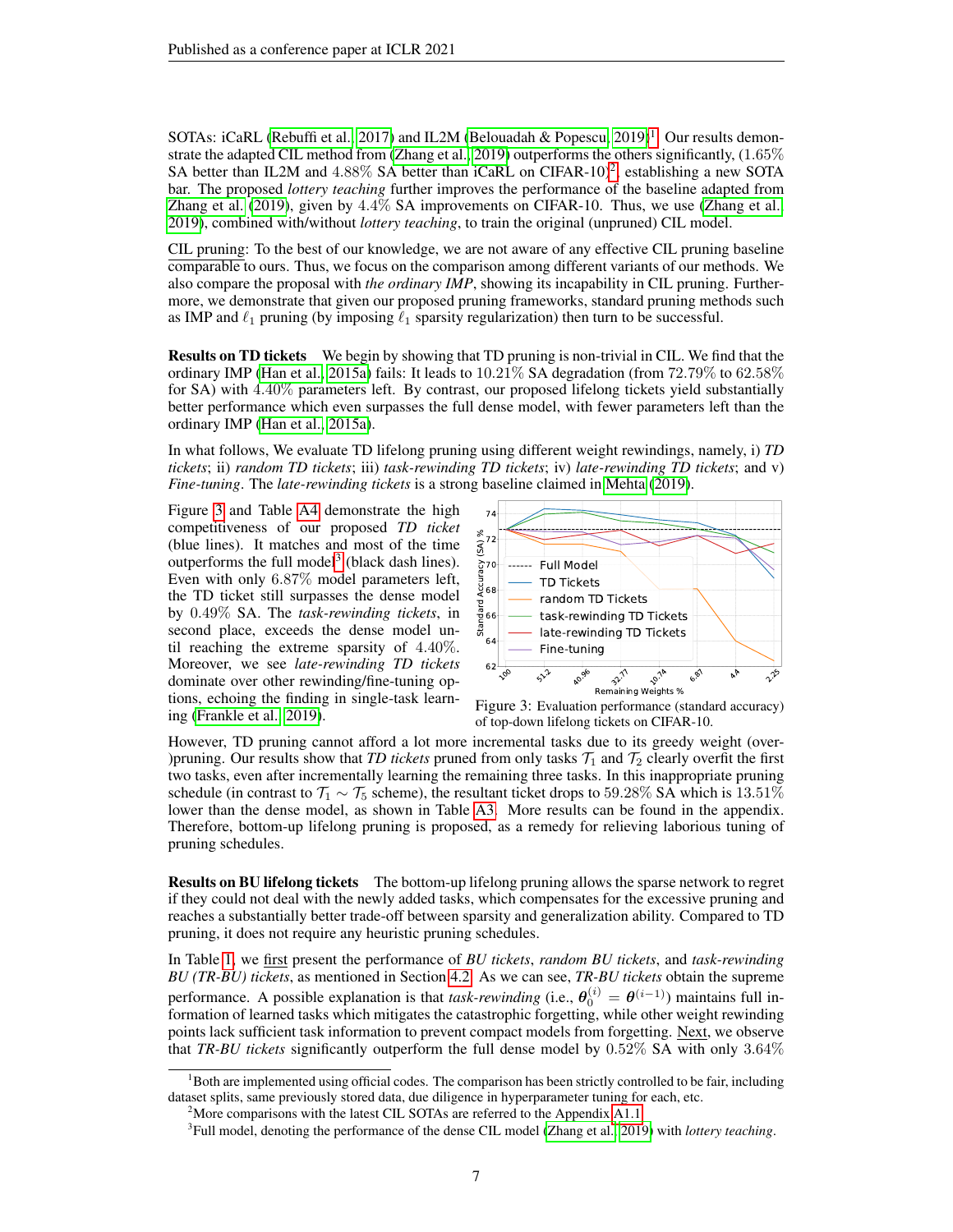| Dataset<br>Settings                                     | CIFAR-10 (Standard Accuracy / Remaining Weights $\frac{  \mathbf{m}  _0}{  \mathbf{\theta}  _0}$ ) |                                    |                                    |                                    |                                     |  |  |  |
|---------------------------------------------------------|----------------------------------------------------------------------------------------------------|------------------------------------|------------------------------------|------------------------------------|-------------------------------------|--|--|--|
|                                                         | $\mathcal{T}_1$ (%) / 100%                                                                         | $\mathcal{T}_{1\sim2}$ (%) / 100%  | $\mathcal{T}_{1\sim3}$ (%) / 100%  | $\mathcal{T}_{1\sim4}$ (%) / 100%  | $\mathcal{T}_{1\sim 5}$ (%) / 100%  |  |  |  |
| <b>Full Dense Model</b>                                 | 97.75                                                                                              | 89.10                              | 82.83                              | 76.99                              | 72.79                               |  |  |  |
|                                                         | $\mathcal{T}_1$ (%) / 2.81%                                                                        | $\mathcal{T}_{1\sim2}$ (%) / 3.11% | $\mathcal{T}_{1\sim3}$ (%) / 3.40% | $\mathcal{T}_{1\sim4}$ (%) / 3.64% | $\mathcal{T}_{1\sim 5}$ (%) / 3.64% |  |  |  |
| <b>BU</b> tickets<br>random BU tickets<br>TR-BU tickets | 98.05<br>96.55<br>98.05                                                                            | 86.77<br>82.08<br>88.90            | 75.87<br>77.97<br>81.37            | 70.81<br>72.84<br>74.66            | 68.77<br>71.17<br>73.31             |  |  |  |
|                                                         | $\mathcal{T}_1$ (%) / 1.80%                                                                        | $\mathcal{T}_{1\sim2}$ (%) / 2.93% | $\mathcal{T}_{1\sim3}$ (%) / 2.93% | $\mathcal{T}_{1\sim4}$ (%) / 4.05% | $\mathcal{T}_{1\sim5}$ (%) / 5.16%  |  |  |  |
| $\ell_1$ BU tickets                                     | 96.80                                                                                              | 87.05                              | 77.58                              | 74.53                              | 72.88                               |  |  |  |

<span id="page-7-0"></span>Table 1: Comparison results across full dense model, *BU Tickets* with different ticket initialization, and  $\ell_1$  *BU Tickets* when training incrementally on CIFAR-10.  $\mathcal{T}_{1 \sim i}$  denotes the learned sequential tasks  $\mathcal{T}_1 \sim \mathcal{T}_i$ .



<span id="page-7-1"></span>Figure 4: Performance and sparsity comparison between *TR-BU tickets* and *TD tickets* when training models incrementally. Left: CIFAR-10. Right: CIFAR-100. Upper: Comparison of SA. Bottom: Comparison of remaining weights in tickets. Above all, tickets located by TD pruning continue to shrink with the growth of incremental tasks. On the contrary, tickets founded by BU pruning keep expanding for each newly added task.

parameters left and  $\ell_1$  *BU tickets* obtain matched performance to the full dense model with 5.16% remaining parameters. It suggests that IMP,  $\ell_1$  and even other adequate pruning algorithms can be plugged into our proposed BU pruning framework to identify the lifelong tickets.

In Figure [4,](#page-7-1) we present the performance comparison between *TR-BU tickets* (the best subnetworks in Table [1\)](#page-7-0) and *TD tickets*. *TR-BU tickets* are identified through bottom-up lifelong pruning, whose sparse masks continue to **subtly grow** along with the incremental tasks, from sparsity  $2.81\%$  at the first task to sparsity 3.64% at the last task. As we can see, at any incremental learning stage, *TR-BU tickets* attain a superior performance with significantly fewer parameters. Particularly, after learning all tasks, *TR-BU tickets* surpass *TD tickets* by 1.01% SA with 0.76% fewer weights on CIFAR-10; 3.07% with 2.46% fewer weights on CIFAR-100. Results demonstrate *TR-BU tickets* have a better generalization ability and parameter-efficiency compared with *TD tickets*. In addition, on Tiny-ImageNet in Table [A7,](#page-15-0) *TR-BU tickets* outperform full model with only 12.08% remaining weights. It is worth to mention that both *TR-BU tickets* and *TD tickets* have a superior performance than full dense model. We refer readers to Table [A5](#page-15-1) and [A6](#page-15-2) in the appendix for more detailed results.

From the above results, we further observe that *TR-BU tickets* achieve comparable accuracy to full models which have more than  $30 \times$  times in network capacity, implying that bottom-up lifelong pruning successfully discovers extremely sparse sub-networks, and yet they are powerful enough to inherit previous knowledge and generalize well on newly added tasks. Furthermore, our proposed lifelong pruning schemes can be directly plugged into other CIL models to identify the lifelong ticket, as shown in Appendix [A1.](#page-13-2)

Ablation studies In what follows, we summarize our results on ablation studies and refer readers to the appendix [A1.2.1](#page-14-1) for more details. In Figure [5,](#page-8-6) we show the essential role of the curriculum schedule in TD pruning compared to the uniform pruning schedule. We notice that the **curriculum**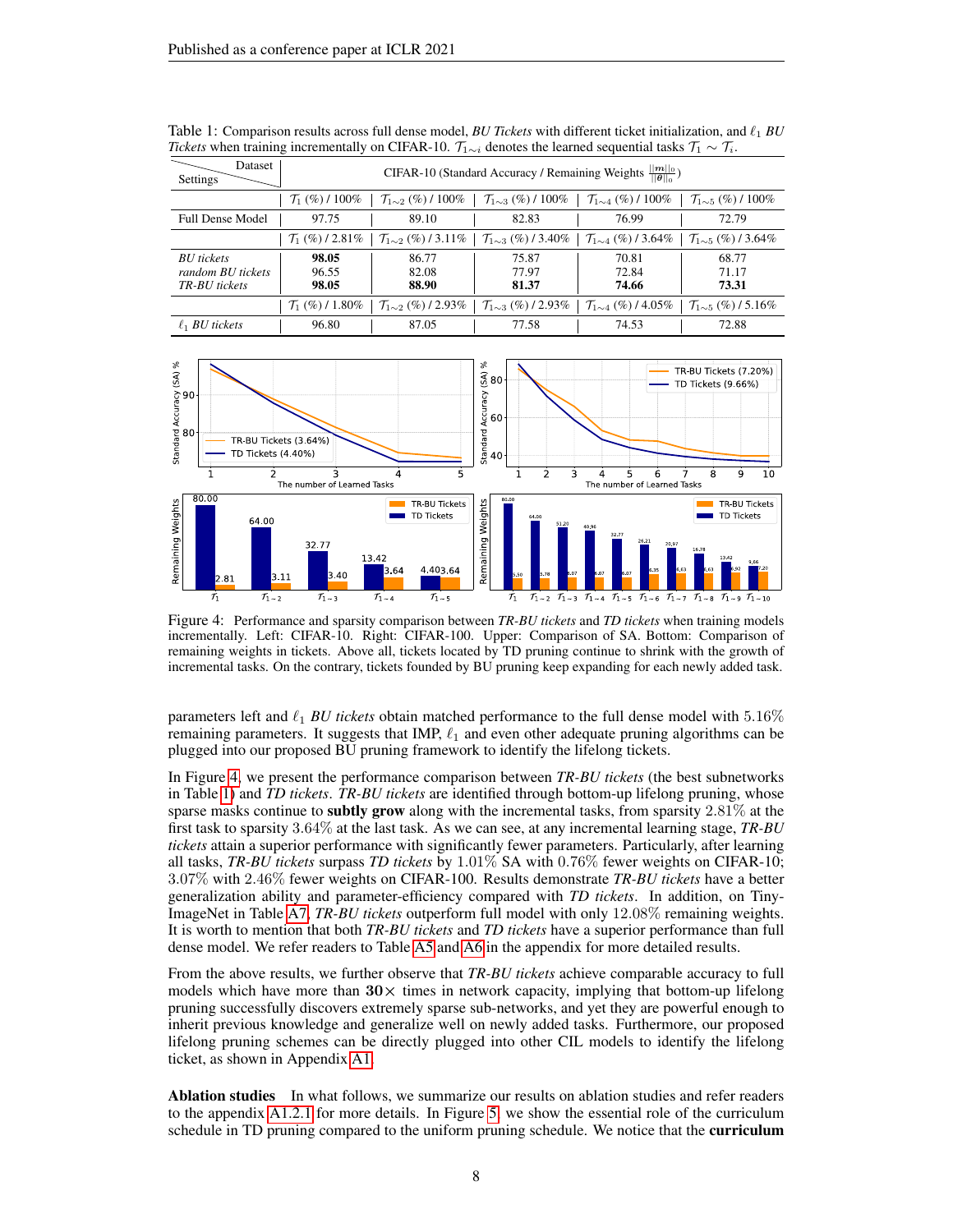

<span id="page-8-6"></span>Figure 5: Left: the results of *TD Tickets* with/without lottery teaching. Right: the comparison of *TD tickets* (10.74%) obtained from uniform and curriculum pruning schedule. Experiments are conducted on CIFAR-10.

pruning scheme generates stronger *TD tickets* than the uniform pruning in terms of accuracy, which confirms our motivation that pruning heavier in the late stage of lifelong learning with more classes is beneficial. In Table [A8,](#page-16-1) we demonstrate the effectiveness of our proposals against different num-bers of incremental tasks. In the Figure [5,](#page-8-6) we show that **lottery teaching** injects previous knowledge through applying knowledge distillation on external unlabeled data, and greatly alleviates the catastrophic forgetting issue in lifelong pruning (i.e., after learning all tasks, utilizing lottery teaching obtains a 4.34% SA improvement on CIFAR-10). It is worth mentioning that we set a buffer of fixed storage capacity to store 128 unlabeled images queried from public sources at each training iteration. We find that leveraging newly queried unlabeled data offers a better generalization-ability than storing historical data in past tasks. The latter only reaches 70.60% SA on CIFAR-10, which is 2.19% worse than the use of unlabeled data.

## 6 CONCLUSION

We extend the Lottery Ticket Hypothesis to lifelong learning, in which networks incrementally learn from sequential tasks. We pose top-down and bottom-up lifelong pruning algorithms to identify lifelong tickets. Systematical experiments are conducted to validate that located tickets obtain strong(er) generalization ability across all incremental learned tasks, compared with unpruned models. Our future work aims to explore lifelong tickets with the (full) model growing approach.

#### **REFERENCES**

- <span id="page-8-5"></span>Davide Abati, Jakub Tomczak, Tijmen Blankevoort, Simone Calderara, Rita Cucchiara, and Babak Ehteshami Bejnordi. Conditional channel gated networks for task-aware continual learning. In *Proceedings of the IEEE/CVF Conference on Computer Vision and Pattern Recognition*, pp. 3931–3940, 2020.
- <span id="page-8-3"></span>Rahaf Aljundi, Francesca Babiloni, Mohamed Elhoseiny, Marcus Rohrbach, and Tinne Tuytelaars. Memory aware synapses: Learning what (not) to forget. In *Proceedings of the European Conference on Computer Vision (ECCV)*, pp. 139–154, 2018a.
- <span id="page-8-4"></span>Rahaf Aljundi, Marcus Rohrbach, and Tinne Tuytelaars. Selfless sequential learning. *arXiv preprint arXiv:1806.05421*, 2018b.
- <span id="page-8-7"></span>Anonymous. Why lottery ticket wins? a theoretical perspective of sample complexity on sparse neural networks. In *Submitted to International Conference on Learning Representations*, 2021. URL <https://openreview.net/forum?id=8pz6GXZ3YT>. under review.
- <span id="page-8-0"></span>Eden Belouadah and Adrian Popescu. Il2m: Class incremental learning with dual memory. In *The IEEE International Conference on Computer Vision (ICCV)*, October 2019.
- <span id="page-8-1"></span>Eden Belouadah and Adrian Popescu. Scail: Classifier weights scaling for class incremental learning. In *The IEEE Winter Conference on Applications of Computer Vision*, pp. 1266–1275, 2020.
- <span id="page-8-2"></span>Francisco M Castro, Manuel J Marín-Jiménez, Nicolás Guil, Cordelia Schmid, and Karteek Alahari. End-to-end incremental learning. In *Proceedings of the European Conference on Computer Vision (ECCV)*, pp. 233–248, 2018.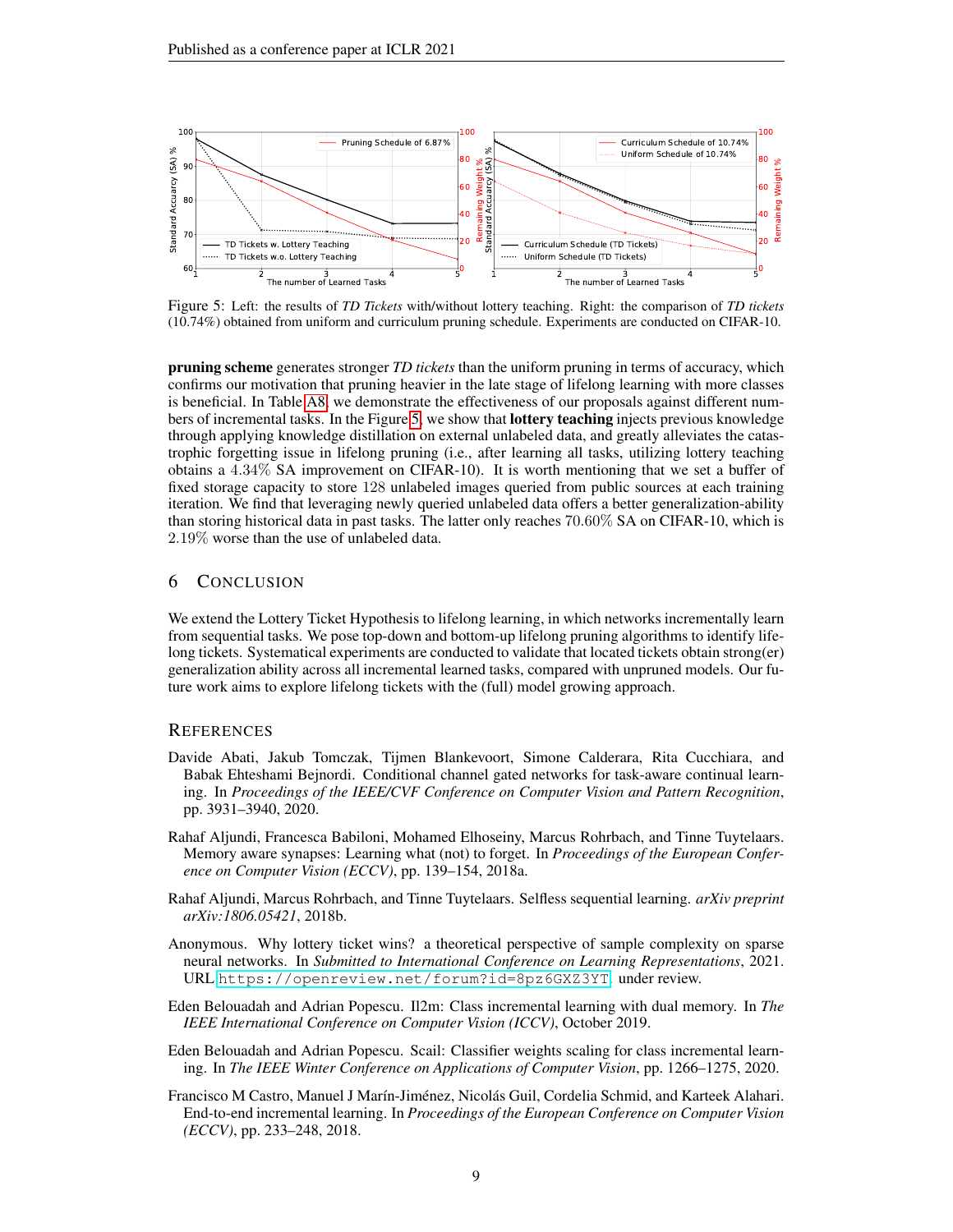- <span id="page-9-6"></span>Arslan Chaudhry, Marc'Aurelio Ranzato, Marcus Rohrbach, and Mohamed Elhoseiny. Efficient lifelong learning with a-gem. *arXiv preprint arXiv:1812.00420*, 2018.
- <span id="page-9-11"></span>Tianlong Chen, Jonathan Frankle, Shiyu Chang, Sijia Liu, Yang Zhang, Michael Carbin, and Zhangyang Wang. The lottery tickets hypothesis for supervised and self-supervised pre-training in computer vision models. *arXiv preprint arXiv:2012.06908*, 2020a.
- <span id="page-9-13"></span>Tianlong Chen, Jonathan Frankle, Shiyu Chang, Sijia Liu, Yang Zhang, Zhangyang Wang, and Michael Carbin. The lottery ticket hypothesis for pre-trained bert networks. *arXiv preprint arXiv:2007.12223*, 2020b.
- <span id="page-9-15"></span>Tianlong Chen, Yongduo Sui, Xuxi Chen, Aston Zhang, and Zhangyang Wang. A unified lottery ticket hypothesis for graph neural networks, 2021a.
- <span id="page-9-14"></span>Xuxi Chen, Zhenyu Zhang, Yongduo Sui, and Tianlong Chen. {GAN}s can play lottery tickets too. In *International Conference on Learning Representations*, 2021b. URL [https:](https://openreview.net/forum?id=1AoMhc_9jER) [//openreview.net/forum?id=1AoMhc\\_9jER](https://openreview.net/forum?id=1AoMhc_9jER).
- <span id="page-9-16"></span>Justin Cosentino, Federico Zaiter, Dan Pei, and Jun Zhu. The search for sparse, robust neural networks. *arXiv preprint arXiv:1912.02386*, 2019.
- <span id="page-9-17"></span>Shrey Desai, Hongyuan Zhan, and Ahmed Aly. Evaluating lottery tickets under distributional shifts. *arXiv preprint arXiv:1910.12708*, 2019.
- <span id="page-9-5"></span>Sayna Ebrahimi, Mohamed Elhoseiny, Trevor Darrell, and Marcus Rohrbach. Uncertainty-guided continual learning with bayesian neural networks. *arXiv preprint arXiv:1906.02425*, 2019.
- <span id="page-9-4"></span>Mohamed Elhoseiny, Francesca Babiloni, Rahaf Aljundi, Marcus Rohrbach, Manohar Paluri, and Tinne Tuytelaars. Exploring the challenges towards lifelong fact learning. In *Asian Conference on Computer Vision*, pp. 66–84. Springer, 2018.
- <span id="page-9-9"></span>Utku Evci, Fabian Pedregosa, Aidan Gomez, and Erich Elsen. The difficulty of training sparse neural networks. *arXiv preprint arXiv:1906.10732*, 2019.
- <span id="page-9-0"></span>Jonathan Frankle and Michael Carbin. The lottery ticket hypothesis: Finding sparse, trainable neural networks. 2019. URL <https://openreview.net/forum?id=rJl-b3RcF7>.
- <span id="page-9-1"></span>Jonathan Frankle, Gintare Karolina Dziugaite, Daniel M Roy, and Michael Carbin. The lottery ticket hypothesis at scale. *arXiv preprint arXiv:1903.01611*, 2019.
- <span id="page-9-10"></span>Jonathan Frankle, David J. Schwab, and Ari S. Morcos. The early phase of neural network training. In *International Conference on Learning Representations*, 2020. URL [https:](https://openreview.net/forum?id=Hkl1iRNFwS) [//openreview.net/forum?id=Hkl1iRNFwS](https://openreview.net/forum?id=Hkl1iRNFwS).
- <span id="page-9-12"></span>Trevor Gale, Erich Elsen, and Sara Hooker. The state of sparsity in deep neural networks. *arXiv preprint arXiv:1902.09574*, 2019.
- <span id="page-9-18"></span>Siavash Golkar, Michael Kagan, and Kyunghyun Cho. Continual learning via neural pruning. *arXiv preprint arXiv:1903.04476*, 2019.
- <span id="page-9-8"></span>Song Han, Huizi Mao, and William J Dally. Deep compression: Compressing deep neural networks with pruning, trained quantization and huffman coding. *arXiv preprint arXiv:1510.00149*, 2015a.
- <span id="page-9-7"></span>Song Han, Jeff Pool, John Tran, and William Dally. Learning both weights and connections for efficient neural network. In C. Cortes, N. D. Lawrence, D. D. Lee, M. Sugiyama, and R. Garnett (eds.), *Advances in Neural Information Processing Systems 28*, pp. 1135–1143. Curran Associates, Inc., 2015b.
- <span id="page-9-3"></span>Tyler L Hayes and Christopher Kanan. Lifelong machine learning with deep streaming linear discriminant analysis. In *Proceedings of the IEEE/CVF Conference on Computer Vision and Pattern Recognition Workshops*, pp. 220–221, 2020.
- <span id="page-9-2"></span>Chen He, Ruiping Wang, Shiguang Shan, and Xilin Chen. Exemplar-supported generative reproduction for class incremental learning. In *British Machine Vision Conference*, 2018.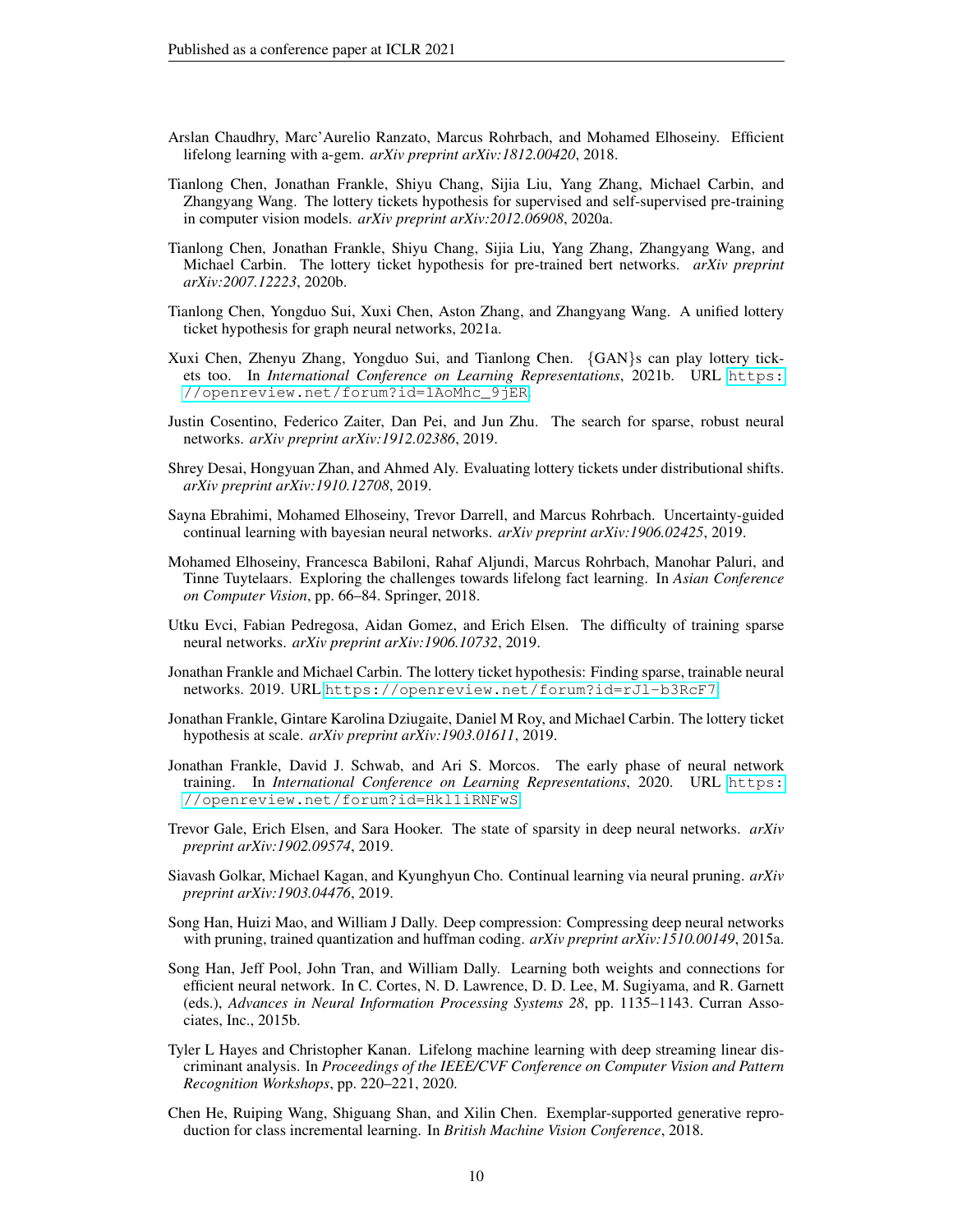- <span id="page-10-15"></span>Kaiming He, Xiangyu Zhang, Shaoqing Ren, and Jian Sun. Deep residual learning for image recognition. In *Proceedings of the IEEE conference on computer vision and pattern recognition*, pp. 770–778, 2016.
- <span id="page-10-12"></span>Yihui He, Xiangyu Zhang, and Jian Sun. Channel pruning for accelerating very deep neural networks. In *Proceedings of the IEEE International Conference on Computer Vision*, pp. 1389–1397, 2017.
- <span id="page-10-5"></span>Geoffrey Hinton, Oriol Vinyals, and Jeff Dean. Distilling the knowledge in a neural network. *arXiv preprint arXiv:1503.02531*, 2015.
- <span id="page-10-8"></span>Ching-Yi Hung, Cheng-Hao Tu, Cheng-En Wu, Chien-Hung Chen, Yi-Ming Chan, and Chu-Song Chen. Compacting, picking and growing for unforgetting continual learning. In *Advances in Neural Information Processing Systems*, pp. 13669–13679, 2019.
- <span id="page-10-3"></span>Khurram Javed and Faisal Shafait. Revisiting distillation and incremental classifier learning. In *Asian Conference on Computer Vision*, pp. 3–17. Springer, 2018.
- <span id="page-10-1"></span>Ronald Kemker and Christopher Kanan. Fearnet: Brain-inspired model for incremental learning. *arXiv preprint arXiv:1711.10563*, 2017.
- <span id="page-10-4"></span>James Kirkpatrick, Razvan Pascanu, Neil Rabinowitz, Joel Veness, Guillaume Desjardins, Andrei A Rusu, Kieran Milan, John Quan, Tiago Ramalho, Agnieszka Grabska-Barwinska, et al. Overcoming catastrophic forgetting in neural networks. *Proceedings of the national academy of sciences*, 114(13):3521–3526, 2017.
- <span id="page-10-16"></span>A. Krizhevsky and G. Hinton. Learning multiple layers of features from tiny images. *Master's thesis, Department of Computer Science, University of Toronto*, 2009.
- <span id="page-10-17"></span>Alex Krizhevsky, Ilya Sutskever, and Geoffrey E Hinton. Imagenet classification with deep convolutional neural networks. In *Advances in neural information processing systems*, pp. 1097–1105, 2012.
- <span id="page-10-10"></span>Yann LeCun, John S. Denker, and Sara A. Solla. Optimal brain damage. In D. S. Touretzky (ed.), *Advances in Neural Information Processing Systems 2*, pp. 598–605. Morgan-Kaufmann, 1990a. URL <http://papers.nips.cc/paper/250-optimal-brain-damage.pdf>.
- <span id="page-10-9"></span>Yann LeCun, John S Denker, and Sara A Solla. Optimal brain damage. In *Advances in neural information processing systems*, pp. 598–605, 1990b.
- <span id="page-10-2"></span>Zhizhong Li and Derek Hoiem. Learning without forgetting. *IEEE transactions on pattern analysis and machine intelligence*, 40(12):2935–2947, 2017.
- <span id="page-10-7"></span>Xialei Liu, Chenshen Wu, Mikel Menta, Luis Herranz, Bogdan Raducanu, Andrew D Bagdanov, Shangling Jui, and Joost van de Weijer. Generative feature replay for class-incremental learning. In *Proceedings of the IEEE/CVF Conference on Computer Vision and Pattern Recognition Workshops*, pp. 226–227, 2020.
- <span id="page-10-11"></span>Zhuang Liu, Jianguo Li, Zhiqiang Shen, Gao Huang, Shoumeng Yan, and Changshui Zhang. Learning efficient convolutional networks through network slimming. In *Proceedings of the IEEE International Conference on Computer Vision*, pp. 2736–2744, 2017.
- <span id="page-10-13"></span>Zhuang Liu, Mingjie Sun, Tinghui Zhou, Gao Huang, and Trevor Darrell. Rethinking the value of network pruning. In *International Conference on Learning Representations*, 2019. URL [https:](https://openreview.net/forum?id=rJlnB3C5Ym) [//openreview.net/forum?id=rJlnB3C5Ym](https://openreview.net/forum?id=rJlnB3C5Ym).
- <span id="page-10-6"></span>David Lopez-Paz and Marc'Aurelio Ranzato. Gradient episodic memory for continual learning. In *Advances in neural information processing systems*, pp. 6467–6476, 2017.
- <span id="page-10-14"></span>Haoyu Ma, Tianlong Chen, Ting-Kuei Hu, Chenyu You, Xiaohui Xie, and Zhangyang Wang. Good students play big lottery better. *arXiv preprint arXiv:2101.03255*, 2021.
- <span id="page-10-0"></span>Michael McCloskey and Neal J Cohen. Catastrophic interference in connectionist networks: The sequential learning problem. In *Psychology of learning and motivation*, volume 24, pp. 109–165. Elsevier, 1989.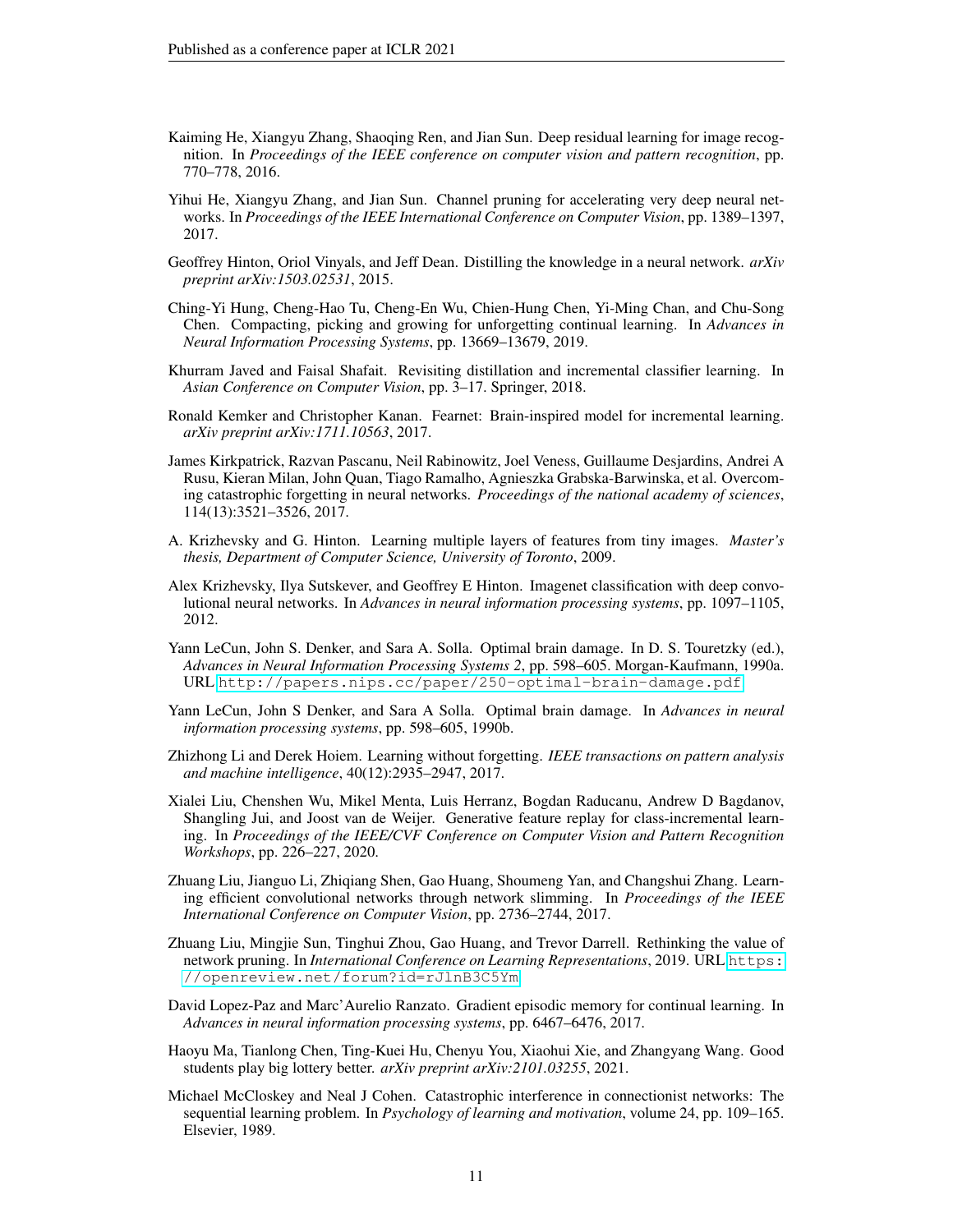- <span id="page-11-1"></span>Rahul Mehta. Sparse transfer learning via winning lottery tickets. *arXiv preprint arXiv:1905.07785*, 2019.
- <span id="page-11-0"></span>Ari Morcos, Haonan Yu, Michela Paganini, and Yuandong Tian. One ticket to win them all: generalizing lottery ticket initializations across datasets and optimizers. In *Advances in Neural Information Processing Systems*, pp. 4933–4943, 2019.
- <span id="page-11-2"></span>German I Parisi, Ronald Kemker, Jose L Part, Christopher Kanan, and Stefan Wermter. Continual lifelong learning with neural networks: A review. *Neural Networks*, 2019.
- <span id="page-11-10"></span>Jathushan Rajasegaran, Munawar Hayat, Salman H Khan, Fahad Shahbaz Khan, and Ling Shao. Random path selection for continual learning. In *Advances in Neural Information Processing Systems*, pp. 12669–12679, 2019.
- <span id="page-11-6"></span>Sylvestre-Alvise Rebuffi, Alexander Kolesnikov, Georg Sperl, and Christoph H Lampert. icarl: Incremental classifier and representation learning. In *Proceedings of the IEEE conference on Computer Vision and Pattern Recognition*, pp. 2001–2010, 2017.
- <span id="page-11-16"></span>Alex Renda, Jonathan Frankle, and Michael Carbin. Comparing rewinding and fine-tuning in neural network pruning. In *International Conference on Learning Representations*, 2020. URL [https:](https://openreview.net/forum?id=S1gSj0NKvB) [//openreview.net/forum?id=S1gSj0NKvB](https://openreview.net/forum?id=S1gSj0NKvB).
- <span id="page-11-4"></span>Amir Rosenfeld and John K Tsotsos. Incremental learning through deep adaptation. *IEEE transactions on pattern analysis and machine intelligence*, 2018.
- <span id="page-11-11"></span>Andrei A Rusu, Neil C Rabinowitz, Guillaume Desjardins, Hubert Soyer, James Kirkpatrick, Koray Kavukcuoglu, Razvan Pascanu, and Raia Hadsell. Progressive neural networks. *arXiv preprint arXiv:1606.04671*, 2016.
- <span id="page-11-13"></span>Pedro Savarese, Hugo Silva, and Michael Maire. Winning the lottery with continuous sparsification, 2020. URL <https://openreview.net/forum?id=BJe4oxHYPB>.
- <span id="page-11-9"></span>Hanul Shin, Jung Kwon Lee, Jaehong Kim, and Jiwon Kim. Continual learning with deep generative replay. In *Advances in Neural Information Processing Systems*, pp. 2990–2999, 2017.
- <span id="page-11-17"></span>Ghada Sokar, Decebal Constantin Mocanu, and Mykola Pechenizkiy. Spacenet: Make free space for continual learning. *arXiv preprint arXiv:2007.07617*, 2020.
- <span id="page-11-7"></span>Sebastian Thrun and Tom M Mitchell. Lifelong robot learning. *Robotics and autonomous systems*, 15(1-2):25–46, 1995.
- <span id="page-11-5"></span>Naftali Tishby and Noga Zaslavsky. Deep learning and the information bottleneck principle. In *2015 IEEE Information Theory Workshop (ITW)*, pp. 1–5. IEEE, 2015.
- <span id="page-11-18"></span>Antonio Torralba, Rob Fergus, and William T Freeman. 80 million tiny images: A large data set for nonparametric object and scene recognition. *IEEE transactions on pattern analysis and machine intelligence*, 30(11):1958–1970, 2008.
- <span id="page-11-12"></span>Chaoqi Wang, Guodong Zhang, and Roger Grosse. Picking winning tickets before training by preserving gradient flow. *arXiv preprint arXiv:2002.07376*, 2020.
- <span id="page-11-3"></span>Yu-Xiong Wang, Deva Ramanan, and Martial Hebert. Growing a brain: Fine-tuning by increasing model capacity. In *Proceedings of the IEEE Conference on Computer Vision and Pattern Recognition*, pp. 2471–2480, 2017.
- <span id="page-11-14"></span>Haoran You, Chaojian Li, Pengfei Xu, Yonggan Fu, Yue Wang, Xiaohan Chen, Richard G. Baraniuk, Zhangyang Wang, and Yingyan Lin. Drawing early-bird tickets: Toward more efficient training of deep networks. In *International Conference on Learning Representations*, 2020. URL [https:](https://openreview.net/forum?id=BJxsrgStvr) [//openreview.net/forum?id=BJxsrgStvr](https://openreview.net/forum?id=BJxsrgStvr).
- <span id="page-11-15"></span>Haonan Yu, Sergey Edunov, Yuandong Tian, and Ari S Morcos. Playing the lottery with rewards and multiple languages: lottery tickets in rl and nlp. *arXiv preprint arXiv:1906.02768*, 2019.
- <span id="page-11-8"></span>Friedemann Zenke, Ben Poole, and Surya Ganguli. Continual learning through synaptic intelligence. *Proceedings of machine learning research*, 70:3987, 2017.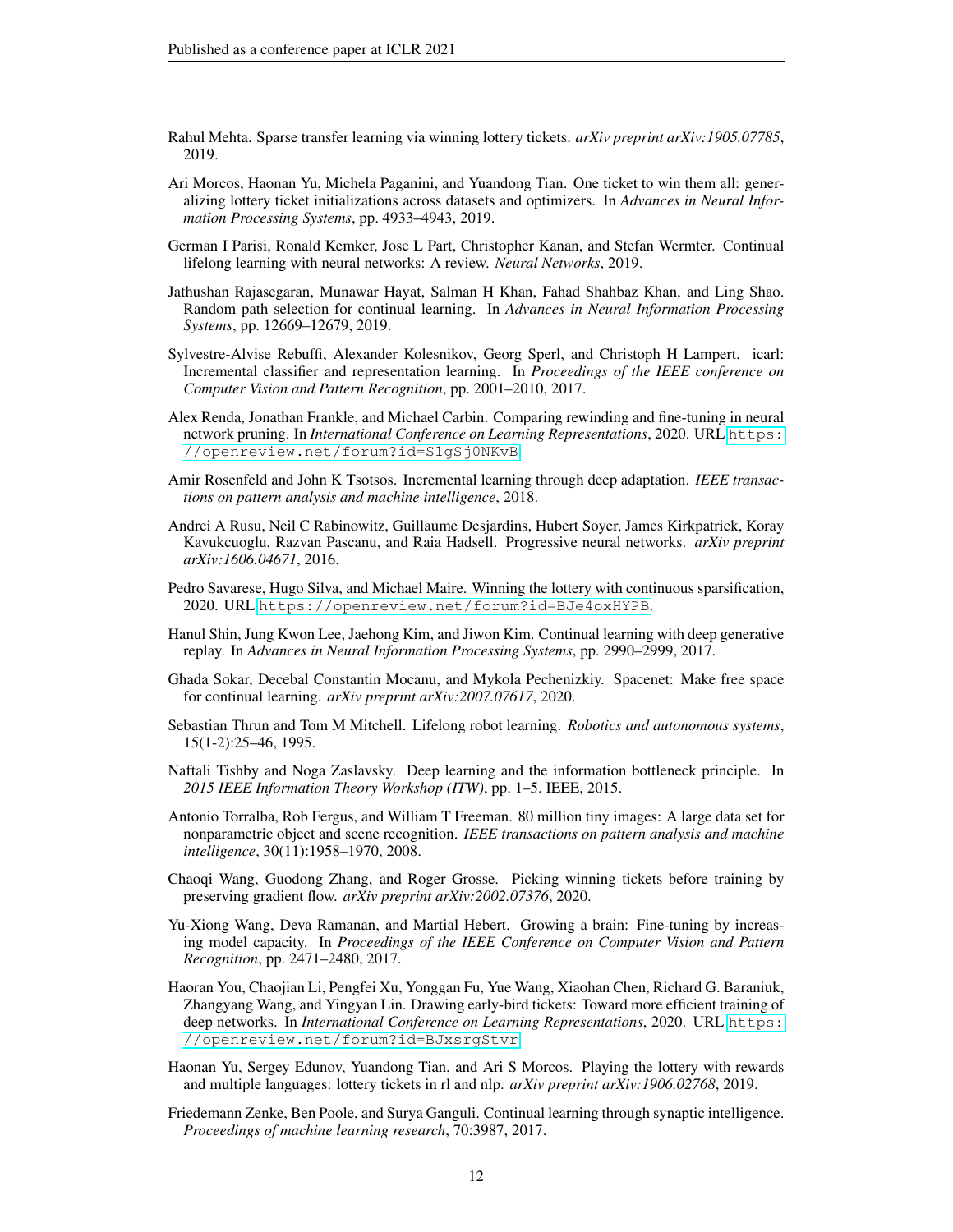- <span id="page-12-2"></span>Junjie Zhang, Lingqiao Liu, Peng Wang, and Chunhua Shen. To balance or not to balance: A simple-yet-effective approach for learning with long-tailed distributions. *arXiv*, pp. arXiv–1912, 2019.
- <span id="page-12-0"></span>Junting Zhang, Jie Zhang, Shalini Ghosh, Dawei Li, Serafettin Tasci, Larry Heck, Heming Zhang, and C-C Jay Kuo. Class-incremental learning via deep model consolidation. In *The IEEE Winter Conference on Applications of Computer Vision*, pp. 1131–1140, 2020.
- <span id="page-12-1"></span>Hao Zhou, Jose M Alvarez, and Fatih Porikli. Less is more: Towards compact cnns. In *European Conference on Computer Vision*, pp. 662–677. Springer, 2016.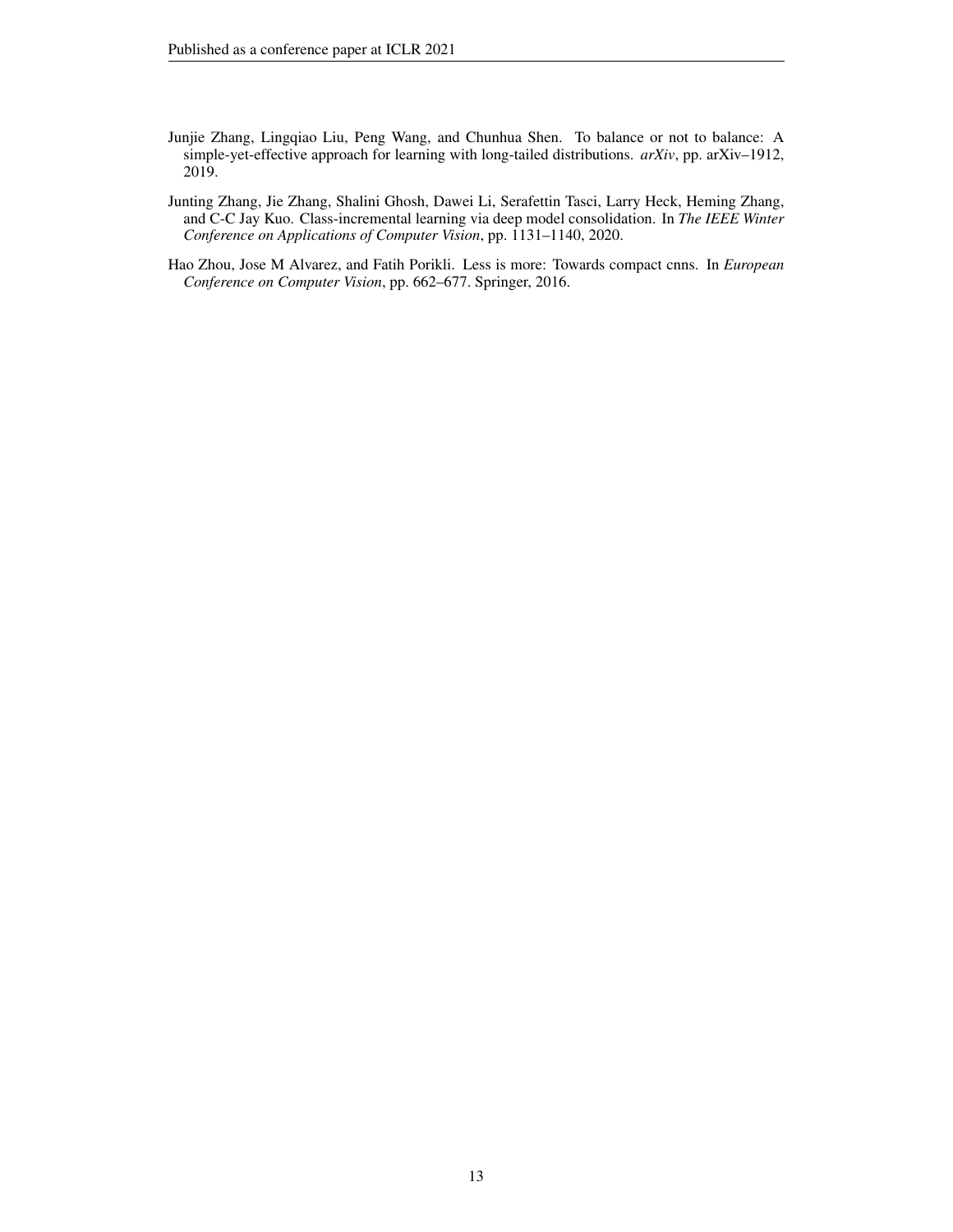## <span id="page-13-2"></span>A1 MORE EXPERIMENT RESULTS

#### <span id="page-13-0"></span>A1.1 MORE BASELINE RESULTS

Comparison with the Latest CIL SOTAs We find [\(Zhang et al., 2019\)](#page-12-2) can be naturally introduced to class-incremental learning, which tackles the intrinsic training bias between a handful of previously stored data and a large amount of newly added data. It adopts random and class-balanced sampling strategies, combined with an auxiliary classifier, to alleviate the negative impact from imbalanced classes. Extensive results, shown in Table [A2,](#page-13-3) demonstrates that adopting [\(Zhang et al.,](#page-12-2) [2019\)](#page-12-2) as the simple baseline surpasses previous SOTAs iCaRL [\(Rebuffi et al., 2017\)](#page-11-6) and IL2M [\(Belouadah & Popescu, 2019\)](#page-8-0) by a significant performance margin (1.65%/0.57% SA better than IL2M and  $4.88\%/7.60\%$  $4.88\%/7.60\%$  SA better than iCaRL on CIFAR-10/CIFAR-100, respectively)<sup>4</sup>, establishing a new SOTA bar. With the assistance of *lottery teaching*, [\(Zhang et al., 2019\)](#page-12-2) obtains an extra performance boost, 4.4% SA on CIFAR-10 and 7.34% SA on CIFAR-100.

It is worth mentioning that a lifelong ticket also exists in other CIL models. Take IL2M on CIFAR-10 as an example, bottom-up (BU) ticket achieves accuracy 68.92% with 11.97% parameters vs. the dense unpruned model with an accuracy of 66.74%.

<span id="page-13-3"></span>Table A2: Comparison between our dense model and two previous SOTA CIL methods on CIFAR-10 and CIFAR-100. Reported performance it the final accuracy for each task  $\mathcal{T}$ . Simple baseline donates the dense CIL model [\(Zhang et al., 2019\)](#page-12-2). Full model represents our proposed framework which combines *lottery teaching* technique with the simple baseline.

|                                      | Methods          |                                      | $CIFAR-10$            | $\mathcal{T}_1$ (%) | $\mathcal{T}_2$ (%) |                     | $\mathcal{T}_3(\%)$ | $\mathcal{T}_4$ (%)   | $\mathcal{T}_5(\%)$ |                     | Average $(\%)$         |                 |
|--------------------------------------|------------------|--------------------------------------|-----------------------|---------------------|---------------------|---------------------|---------------------|-----------------------|---------------------|---------------------|------------------------|-----------------|
|                                      |                  | iCaRL<br>IL2M                        |                       | 76.45<br>78.20      | 79.00<br>64.05      |                     | 75.70<br>60.40      | 50.85<br>38.95        | 35.55<br>92.10      |                     | 63.51<br>66.74         |                 |
|                                      |                  | Simple Baseline<br><b>Full Model</b> |                       | 75.05<br>79.70      | 71.50<br>79.12      |                     | 54.25<br>68.23      | 52.05<br>63.45        | 89.10<br>73.43      |                     | 68.39<br>72.79         |                 |
| Methods                              | <b>CIFAR-100</b> | $\mathcal{T}_1$ (%)                  | $\mathcal{T}_{2}(\%)$ | $\mathcal{T}_3(\%)$ | $\mathcal{T}_4(\%)$ | $\mathcal{T}_5(\%)$ | $\mathcal{T}_6$ (%) | $\mathcal{T}_{7}(\%)$ | $\mathcal{T}_8(\%)$ | $\mathcal{T}_9(\%)$ | $\mathcal{T}_{10}$ (%) | Average $(\% )$ |
| $iCaRI$ .<br>IL2M                    |                  | 5.90<br>19.90                        | 7.50<br>24.10         | 4.50<br>19.80       | 2.80<br>12.90       | 9.00<br>21.30       | 8.00<br>21.70       | 28.20<br>29.90        | 38.50<br>34.80      | 59.60<br>40.30      | 80.20<br>89.80         | 24.42<br>31.45  |
| Simple Baseline<br><b>Full Model</b> |                  | 21.20<br>29.04                       | 32.10<br>33.94        | 23.00<br>32.54      | 22.70<br>27.94      | 21.70<br>32.74      | 31.70<br>29.64      | 39.60<br>47.94        | 33.80<br>45.34      | 40.20<br>47.24      | 54.30<br>67.24         | 32.02<br>39.36  |

**Pruning Schedule is Important** As shown in Table [A3,](#page-13-1) an inappropriate pruning schedule across  $T_1 \sim T_2$ , the resultant ticket drops to 59.28% accuracy which is 13.51% lower than the dense model. On the contrary, the adequate scheme across  $\mathcal{T}_1 \sim \mathcal{T}_5$  in Table [A3,](#page-13-1) generates a TD winning ticket with a higher test accuracy  $(+0.49\% S_A)$  and extreme fewer parameters  $(6.87\%)$ , compared with the dense CIL model.

Table A3: Evaluation performance of TD tickets (6.87%) pruned from different task ranges.

<span id="page-13-1"></span>

|                                                         | TD Tickets $(6.87\%)$ on CIFAR-10 |             |       |       |       |                                                                                                                                                  |  |  |  |
|---------------------------------------------------------|-----------------------------------|-------------|-------|-------|-------|--------------------------------------------------------------------------------------------------------------------------------------------------|--|--|--|
| Pruning Schedule                                        |                                   |             |       |       |       | $\begin{bmatrix} \mathcal{T}_1(\%) & \mathcal{T}_2(\%) & \mathcal{T}_3(\%) & \mathcal{T}_4(\%) & \mathcal{T}_5(\%) \end{bmatrix}$ Average $(\%)$ |  |  |  |
| Prune across $\mathcal{T}_1 \sim \mathcal{T}_2$   74.05 |                                   | 88.80       | 78.25 | 28.40 | 26.90 | 59.28                                                                                                                                            |  |  |  |
| Prune across $\mathcal{T}_1 \sim \mathcal{T}_5$   78.90 |                                   | 82.15 71.55 |       | 63.80 | 70.00 | 73.28                                                                                                                                            |  |  |  |

#### A1.2 MORE LIFELONG TICKETS RESULTS

Top-down Lifelong Tickets We also report several performance reference baselines: (a) Full model, denoting the achievable performance of the dense CIL model [\(Zhang et al., 2019\)](#page-12-2) combined with *lottery teaching*. (b) CIL<sub>lower</sub> denoting a vanilla CIL model without using lottery teaching

<span id="page-13-4"></span><sup>&</sup>lt;sup>4</sup>To ensure fair compassion, iCaRL and IL2M both are implemented with their official codes. The comparison has been strictly controlled to be fair, including dataset splits, same previously stored data, due diligence in hyperparameter tuning for each, etc.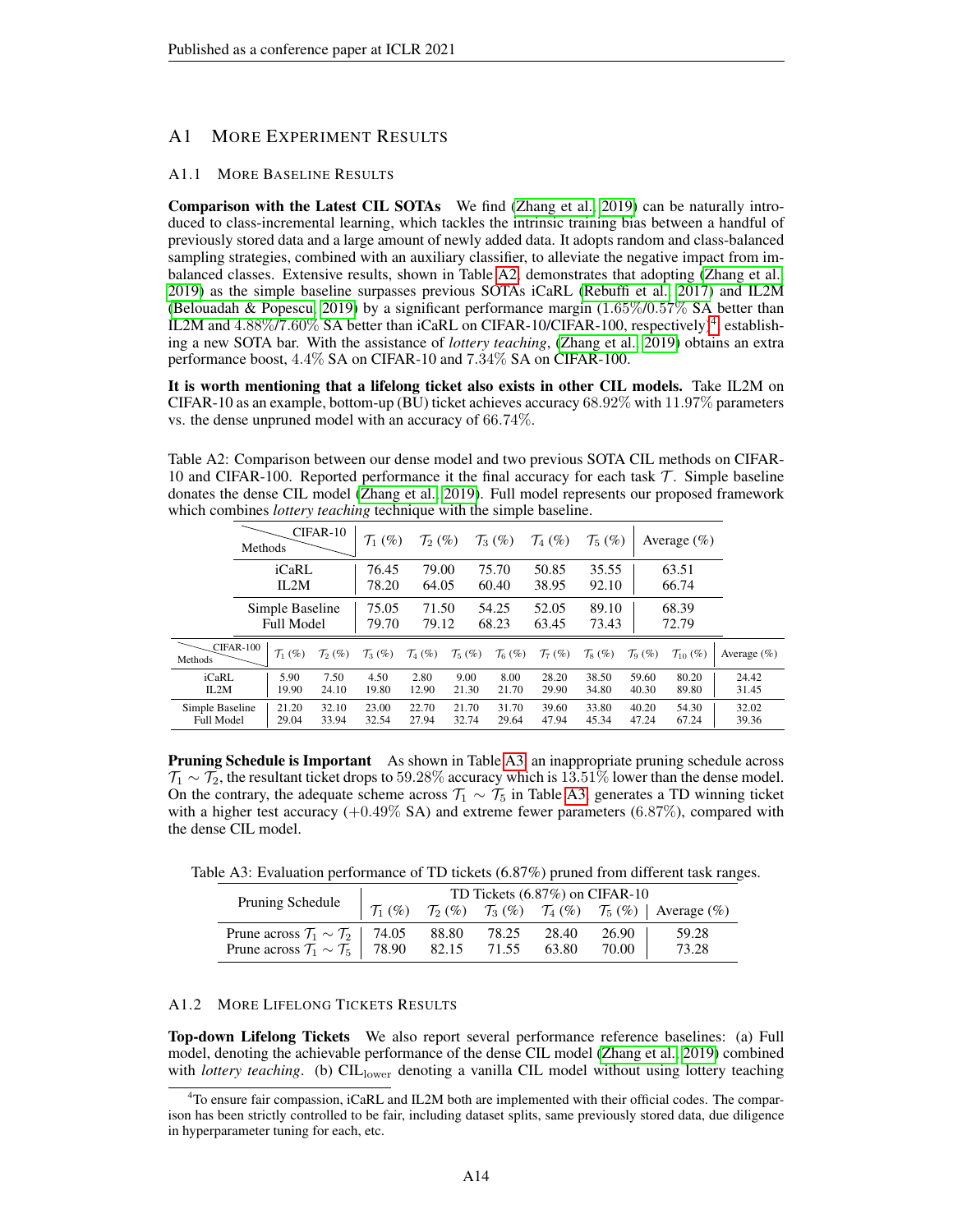nor storing/utilizing previous data in any form; (c)  $MT_{\text{upper}}$  training a dense model using full data from all tasks simultaneously in a multi-task learning scheme. While it is not CIL (and much easier to learn), we consider  $MT_{\text{upper}}$  as an accuracy "upper bound" for (dense) CIL ; (d)  $MT_{\text{LT}}$  by directly pruning  $MT_{\text{upper}}$  to obtain its lottery ticket [\(Frankle & Carbin, 2019\)](#page-9-0). The detailed evaluation performance of *TD tickets* at different sparsity levels on CIFAR-10 are collected in Table [A4.](#page-14-0)



Figure A6: Evaluation performance (standard accuracy) of top-down lifelong tickets. The right figure zooms in the red dash-line box in the left figure.

<span id="page-14-0"></span>Table A4: Evaluation performance of *TD tickets* at different sparsity levels on CIFAR-10. Reported performance is the final accuracy for each task  $\mathcal{T}$ . Differences (+/-) are calculated w.r.t. the full/dense model performance.

|                                |                     |                     | TD Tickets on CIFAR-10 |                     |                     |                 |
|--------------------------------|---------------------|---------------------|------------------------|---------------------|---------------------|-----------------|
| <b>Remaining Weights</b>       | $\mathcal{T}_1$ (%) | $\mathcal{T}_2$ (%) | $\mathcal{T}_3$ (%)    | $\mathcal{T}_4$ (%) | $\mathcal{T}_5(\%)$ | Average $(\% )$ |
| $MT_{\text{upper}} (100.00\%)$ | 97.48               | 97.48               | 93.33                  | 90.83               | 94.03               | 94.63           |
| $CIL_{lower} (100.00\%)$       | 0.00                | 0.00                | 0.00                   | 0.00                | 93.70               | 18.74           |
| $100.00\%$                     | 79.70               | 79.12               | 68.23                  | 63.45               | 73.43               | 72.79           |
| 32.77%                         | 84.30               | 80.05               | 70.70                  | 67.75               | 69.55               | $74.47 + 1.68$  |
| $10.74\%$                      | 78.90               | 77.75               | 76.30                  | 63.55               | 71.05               | $73.51 + 0.72$  |
| $6.87\%$                       | 78.90               | 82.15               | 71.55                  | 63.80               | 70.00               | $73.28 + 0.49$  |
| 4.40%                          | 82.25               | 78.55               | 65.10                  | 65.38               | 70.23               | $72.30 - 0.49$  |
| 2.25%                          | 78.20               | 78.30               | 69.50                  | 58.20               | 65.00               | $69.84 - 2.45$  |

Bottom-up Lifelong Tickets As shown in Table [A5](#page-15-1) and Table [A6,](#page-15-2) even compared with the best *TD tickets* in terms of the trade-off between sparsity and accuracy, *TR-BU tickets* consistently remain prominent on both CIFAR-10 (a slightly higher accuracy and 3.23% fewer weights) and CIFAR-100 (2.37% higher accuracy and 4.88% fewer weights). From the results, we further observe that *TR-BU tickets* achieve comparable accuracy to full models which have more than  $30 \times$  times in network capacity, implying that bottom-up lifelong pruning successfully discovers extremely sparse sub-networks, and yet they are powerful enough to inherit previous knowledge and generalize well on newly added tasks.

#### <span id="page-14-1"></span>A1.2.1 MORE ABLATION RESULTS

Uniform v.s. Curriculum Lifelong Pruning We discuss different pruning schedules of top-down lifelong pruning, which play an essential role in the performance of *TD tickets*. From the right figure in Figure [A7,](#page-15-3) we notice that the curriculum pruning scheme generates stronger *TD tickets* than the uniform pruning in terms of accuracy, which confirms our motivation that pruning heavier in the late stage of lifelong learning with more classes is beneficial.

The Number of Incremental Tasks Here we study the influence of increment times in our lifelong learning settings. Table [A8](#page-16-1) shows the results of *TR-BU*<sup>20</sup> *tickets* incrementally learn from 20 tasks (5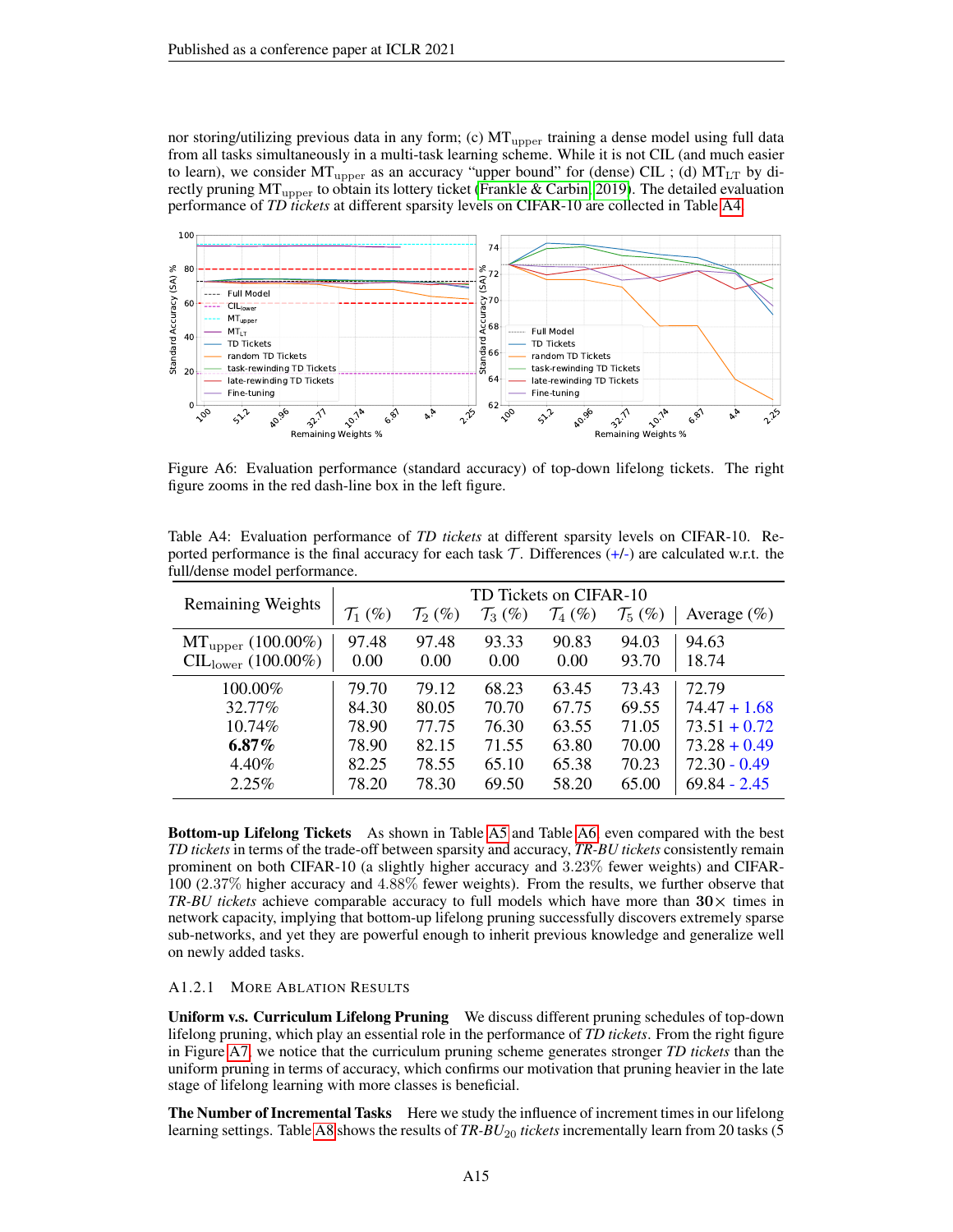<span id="page-15-1"></span>Table A5: Evaluation performance of *TR-BU/TD tickets* on CIFAR-10.  $\mathcal{T}_{1 \sim i}$ ,  $i \in \{1, 2, 3, 4, 5\}$  donates that models have learned from  $\mathcal{T}_1, \cdots, \mathcal{T}_i$  incrementally.  $\frac{||m||_0}{||\theta||_0}$  represents the current network sparsity.

| Compact Weights            |                     |                               |                            |                                                              |                             | CIFAR-10                                                                          |                             |                               |                             |                                          |
|----------------------------|---------------------|-------------------------------|----------------------------|--------------------------------------------------------------|-----------------------------|-----------------------------------------------------------------------------------|-----------------------------|-------------------------------|-----------------------------|------------------------------------------|
|                            | $\mathcal{T}_1$ (%) | $\frac{ m  _0}{\ \theta\ _0}$ | $\mathcal{T}_{1\sim2}$ (%) | $\frac{\lVert \bm{m} \rVert_0}{\lVert \bm{\theta} \rVert_0}$ | $\mathcal{T}_{1\sim 3}$ (%) | $\frac{\lvert \bm{m} \rvert \rvert_0}{\lvert \lvert \bm{\theta} \rvert \rvert_0}$ | $\mathcal{T}_{1\sim 4}$ (%) | $\frac{ m  _0}{  \theta  _0}$ | $\mathcal{T}_{1\sim 5}$ (%) | $\frac{  \bm{m}  _0}{  \bm{\theta}  _0}$ |
| $MT_{\text{upper}}$        |                     | $\overline{\phantom{a}}$      |                            | $\overline{\phantom{a}}$                                     | $\overline{\phantom{a}}$    | $\overline{\phantom{a}}$                                                          |                             |                               | 94.63                       | 100.00%                                  |
| CL <sub>lower</sub>        | 97.60               | 100.00%                       | 49.80                      | 100.00%                                                      | 32.57                       | 100.00%                                                                           | 23.23                       | 100.00%                       | 18.74                       | 100.00%                                  |
| <b>Full Model</b>          | 97.75               | $100.00\%$                    | 89.10                      | 100.00%                                                      | 82.83                       | 100.00%                                                                           | 76.99                       | 100.00%                       | 72.79                       | 100.00%                                  |
| $TD$ tickets $(6.87\%)$    | 98.05               | 80.00%                        | 87.55                      | 64.00%                                                       | 80.20                       | 40.96%                                                                            | 73.21                       | 16.78%                        | 73.28                       | 6.87%                                    |
| $TD$ tickets $(4.40\%)$    | 98.10               | 80.00%                        | 87.83                      | 64.00%                                                       | 79.30                       | 32.77%                                                                            | 72.34                       | 13.42%                        | 72.30                       | 4.40%                                    |
| $TR-BU$ tickets $(3.64\%)$ | 96.80               | 2.81%                         | 88.90                      | 3.11%                                                        | 81.37                       | 3.40%                                                                             | 74.66                       | 3.64%                         | 73.31                       | $3.64\%$                                 |

<span id="page-15-2"></span>Table A6: Evaluation performance of *TR-BU/TD tickets* when training incrementally on CIFAR-100.

| <b>Compact Weights</b>                                               |                            |                                          |                            |                                          |                             | CIFAR-100                                |                                   |                                          |                              |                                          |
|----------------------------------------------------------------------|----------------------------|------------------------------------------|----------------------------|------------------------------------------|-----------------------------|------------------------------------------|-----------------------------------|------------------------------------------|------------------------------|------------------------------------------|
|                                                                      | $\mathcal{T}_1$ (%)        | $\frac{  \bm{m}  _0}{  \bm{\theta}  _0}$ | $\mathcal{T}_{1\sim2}$ (%) | $\frac{  \bm{m}  _0}{  \bm{\theta}  _0}$ | $\mathcal{T}_{1\sim 3}$ (%) | $  m  _0$<br>$\ \boldsymbol{\theta}\ _0$ | $\mathcal{T}_{1\sim 4}$ (%)       | $  m  _0$<br>$  \boldsymbol{\theta}  _0$ | $\mathcal{T}_{1\sim 5}$ (%)  | $\frac{  \bm{m}  _0}{  \bm{\theta}  _0}$ |
| $MT_{\rm upper}$<br>$\text{CIL}_{\text{lower}}$                      | ۰<br>87.40                 | 100.00%                                  | 44.65                      | 100.00%                                  | 28.67                       | ۰<br>100.00%                             | $\overline{\phantom{a}}$<br>20.08 | 100.00%                                  | ۰<br>17.44                   | 100.00%                                  |
| <b>Full Model</b><br>TD Tickets $(12.08\%)$<br>TD Tickets $(9.66\%)$ | 88.30<br>88.34<br>88.20    | 100.00%<br>80.00%<br>80.00%              | 74.90<br>71.60<br>71.50    | 100.00%<br>64.00%<br>64.00%              | 63.70<br>58.80<br>58.73     | 100.00%<br>51.2%<br>51.2%                | 53.58<br>48.88<br>48.45           | 100.00%<br>40.96%<br>40.96%              | 48.52<br>43.60<br>44.08      | 100.00%<br>32.77%<br>32.77%              |
| BU Tickets (7.20%)                                                   | 85.70                      | 5.50%                                    | 74.75                      | 5.78%                                    | 65.93                       | 6.07%                                    | 53.15                             | 6.07%                                    | 48.18                        | 6.07%                                    |
| <b>Compact Weights</b>                                               | $\mathcal{T}_{1\sim6}$ (%) | $\frac{  \bm{m}  _0}{  \bm{\theta}  _0}$ | $\mathcal{T}_{1\sim7}$ (%) | $\frac{  \bm{m}  _0}{  \bm{\theta}  _0}$ | $\mathcal{T}_{1\sim8}$ (%)  | $\frac{  \bm{m}  _0}{  \bm{\theta}  _0}$ | $\mathcal{T}_{1\sim9}$ (%)        | $\frac{  \bm{m}  _0}{  \bm{\theta}  _0}$ | $\mathcal{T}_{1\sim 10}$ (%) | $\frac{  \bm{m}  _0}{  \bm{\theta}  _0}$ |
| $MT_{\rm upper}$<br>$\rm CIL_{lower}$                                | 14.07                      | 100.00%                                  | 12.64                      | ۰<br>100.00%                             | 10.91                       | ٠<br>100.00%                             | $\overline{\phantom{a}}$<br>9.66  | 100.00%                                  | 74.11<br>8.64                | 100.00%<br>100.00%                       |
| <b>Full Model</b><br>TD Tickets $(12.08\%)$<br>TD Tickets $(9.66\%)$ | 45.82<br>41.50<br>41.18    | 100.00%<br>26.21%<br>26.21%              | 44.07<br>38.19<br>39.37    | 100.00%<br>20.97%<br>20.97%              | 42.35<br>37.28<br>38.06     | 100.00%<br>16.78%<br>16.78%              | 40.93<br>37.63<br>37.30           | 100.00%<br>13.42%<br>13.42%              | 39.36<br>37.42<br>36.72      | 100.00%<br>12.08%<br>9.66%               |
| BU Tickets (7.20%)                                                   | 47.58                      | 6.35%                                    | 43.59                      | 6.63%                                    | 41.35                       | 6.63%                                    | 39.80                             | 6.92%                                    | 39.79                        | $7.20\%$                                 |

<span id="page-15-0"></span>Table A7: Evaluation performance of *TR-BU/TD tickets* when training incrementally on Tiny-ImageNet.

| Compact Weights                                 |                            |                                                      |                            |                                                      |                             | CIFAR-100                                            |                             |                                          |                               |                                                      |
|-------------------------------------------------|----------------------------|------------------------------------------------------|----------------------------|------------------------------------------------------|-----------------------------|------------------------------------------------------|-----------------------------|------------------------------------------|-------------------------------|------------------------------------------------------|
|                                                 | $\mathcal{T}_1$ (%)        | $\frac{  \bm{m}  _0}{  \bm{\theta}  _0}$             | $\mathcal{T}_{1\sim2}$ (%) | $\frac{  \mathbf{m}  _0}{  \boldsymbol{\theta}  _0}$ | $\mathcal{T}_{1\sim 3}$ (%) | $\frac{  \mathbf{m}  _0}{  \boldsymbol{\theta}  _0}$ | $\mathcal{T}_{1\sim 4}$ (%) | $\frac{  \bm{m}  _0}{  \bm{\theta}  _0}$ | $\mathcal{T}_{1\sim 5}$ (%)   | $\frac{  \bm{m}  _0}{  \bm{\theta}  _0}$             |
| <b>Full Model</b>                               | 73.70                      | 100.00%                                              | 59.60                      | 100.00%                                              | 52.07                       | 100.00%                                              | 43.85                       | 100.00%                                  | 41.32                         | 100.00%                                              |
| <b>BU Tickets</b> (12.08%)                      | 75.00                      | 10.74%                                               | 58.60                      | 11.01%                                               | 54.93                       | 11.28%                                               | 47.23                       | 11.28%                                   | 43.36                         | 11.28%                                               |
| Compact Weights                                 | $\mathcal{T}_{1\sim6}$ (%) | $\frac{  \mathbf{m}  _0}{  \boldsymbol{\theta}  _0}$ | $\mathcal{T}_{1\sim7}$ (%) | $\frac{  \bm{m}  _0}{  \bm{\theta}  _0}$             | $\mathcal{T}_{1\sim8}$ (%)  | $\frac{ m  _0}{\ \theta\ _0}$                        | $\mathcal{T}_{1\sim9}$ (%)  | $\frac{  \bm{m}  _0}{  \bm{\theta}  _0}$ | $\mathcal{T}_{1 \sim 10}$ (%) | $\frac{  \mathbf{m}  _0}{  \boldsymbol{\theta}  _0}$ |
| <b>Full Model</b><br><b>BU Tickets</b> (12.08%) | 37.32<br>36.93             | 100.00%<br>11.28%                                    | 34.69<br>36.43             | 100.00%<br>1.54%                                     | 30.23<br>32.41              | 100.00%<br>11.54%                                    | 29.94<br>29.16              | 100.00%<br>11.81%                        | 28.29<br>28.33                | 100.00%<br>12.08%                                    |
|                                                 |                            |                                                      |                            |                                                      |                             |                                                      |                             |                                          |                               |                                                      |



<span id="page-15-3"></span>Figure A7: Left: the results of *TD Tickets* with/without lottery teaching. Right: the comparison of *TD tickets* (10.74%) obtained from uniform and curriculum pruning schedule. Experiments are conducted on CIFAR-10.

classes per task); Table [A6](#page-15-2) presents the results of *TR-BU*<sup>10</sup> *tickets* incrementally learn from 10 tasks (10 classes per task). Comparing between two tickets, *TR-BU*<sup>10</sup> *tickets* reach 6.55% higher accuracy at the expense of 1.77% more parameters. Possible reasons behind it are that: i) the increasing of incremental learning times aggravates the forgetting issue, which causes  $TR-BU_{20}$  tickets fall in a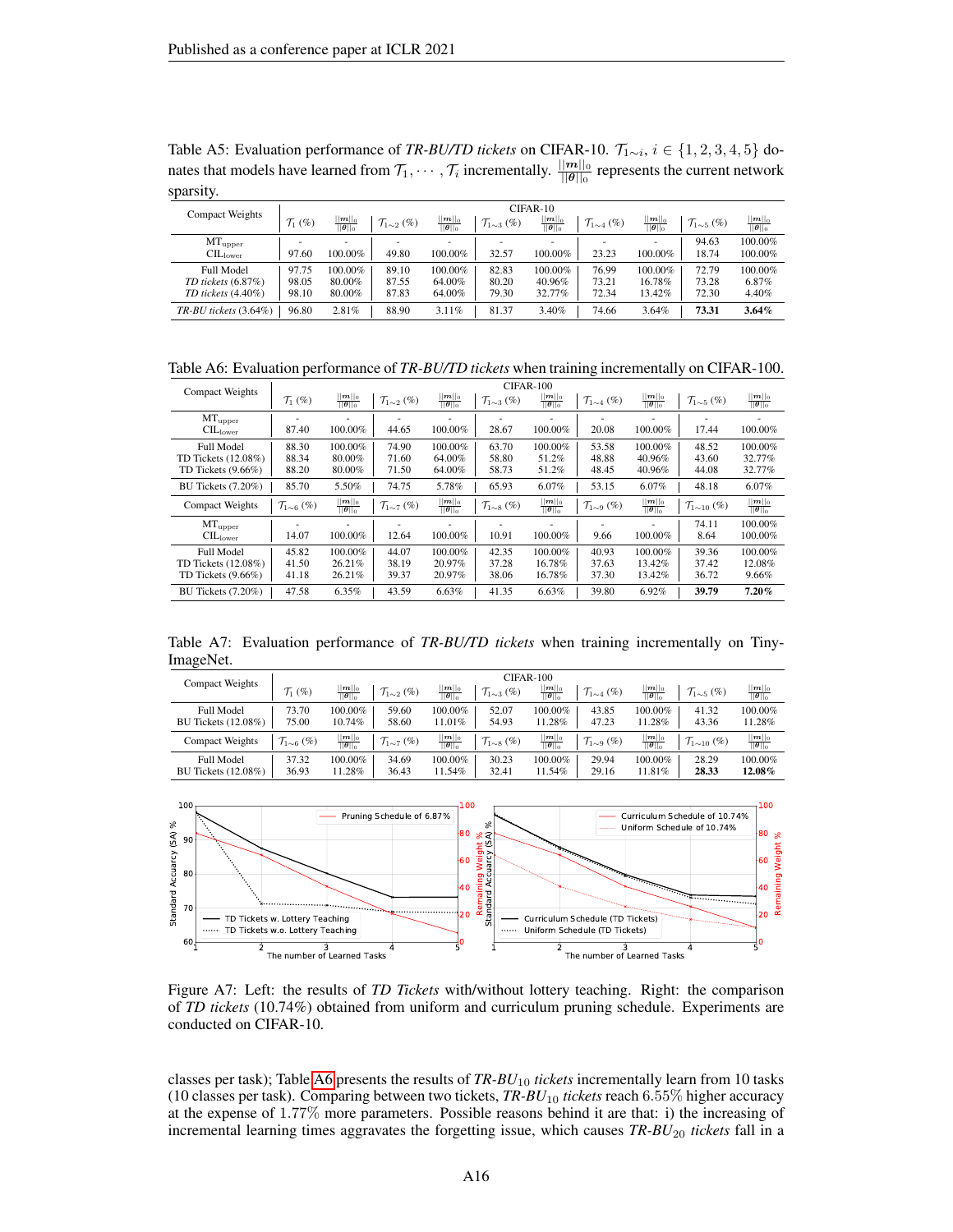| <b>Compact Weights</b>     |                              |                                          |                              |                                               | CIFAR-100                    |                                               |                              |                                               |                               |                                               |
|----------------------------|------------------------------|------------------------------------------|------------------------------|-----------------------------------------------|------------------------------|-----------------------------------------------|------------------------------|-----------------------------------------------|-------------------------------|-----------------------------------------------|
|                            | $\mathcal{T}_1$ (%)          | $  m  _0$<br>$  \boldsymbol{\theta}  _0$ | $\mathcal{T}_{1\sim2}$ (%)   | $  \bm{m}  _0$<br>$  \boldsymbol{\theta}  _0$ | $\mathcal{T}_{1\sim 3}$ (%)  | $  m  _0$<br>$  \boldsymbol{\theta}  _0$      | $\mathcal{T}_{1\sim 4}$ (%)  | $  m  _0$<br>$  \boldsymbol{\theta}  _0$      | $\mathcal{T}_{1\sim 5}$ (%)   | $  \bm{m}  _0$<br>$  \boldsymbol{\theta}  _0$ |
| Full Model                 | 89.20                        | 100.00%                                  | 73.60                        | 100.00%                                       | 67.33                        | 100.00%                                       | 59.40                        | 100.00%                                       | 52.16                         | 100.00%                                       |
| $TR-BU$ Tickets $(5.43\%)$ | 86.80                        | 2.81%                                    | 75.20                        | 3.11%                                         | 66.47                        | 3.40%                                         | 60.75                        | 3.40%                                         | 53.68                         | 3.40%                                         |
| <b>Compact Weights</b>     | $\mathcal{T}_{1\sim6}$ (%)   | $  m  _0$<br>$  \boldsymbol{\theta}  _0$ | $\mathcal{T}_{1\sim7}$ (%)   | $  \bm{m}  _0$<br>$  \boldsymbol{\theta}  _0$ | $\mathcal{T}_{1\sim8}$ (%)   | $  \bm{m}  _0$<br>$  \boldsymbol{\theta}  _0$ | $\mathcal{T}_{1\sim 9}$ (%)  | $  \bm{m}  _0$<br>$  \boldsymbol{\theta}  _0$ | $\mathcal{T}_{1 \sim 10}$ (%) | $  \bm{m}  _0$<br>$  \boldsymbol{\theta}  _0$ |
| <b>Full Model</b>          | 50.10                        | 100.00%                                  | 46.80                        | 100.00%                                       | 43.35                        | 100.00%                                       | 41.71                        | 100.00%                                       | 38.62                         | 100.00%                                       |
| $TR-BU$ Tickets $(5.43\%)$ | 50.40                        | 3.40%                                    | 47.11                        | 3.69%                                         | 44.10                        | 3.98%                                         | 43.29                        | 4.27%                                         | 38.70                         | 4.27%                                         |
| <b>Compact Weights</b>     | $\mathcal{T}_{1\sim 11}$ (%) | $  m  _0$<br>$  \boldsymbol{\theta}  _0$ | $\mathcal{T}_{1\sim 12}$ (%) | $  \bm{m}  _0$<br>$  \boldsymbol{\theta}  _0$ | $\mathcal{T}_{1\sim 13}$ (%) | $  \bm{m}  _0$<br>$  \boldsymbol{\theta}  _0$ | $\mathcal{T}_{1\sim 14}$ (%) | $  \bm{m}  _0$<br>$  \boldsymbol{\theta}  _0$ | $\mathcal{T}_{1\sim 15}$ (%)  | $  \bm{m}  _0$<br>$  \boldsymbol{\theta}  _0$ |
| Full Model                 | 36.38                        | 100.00%                                  | 35.77                        | $100.00\%$                                    | 35.14                        | $100.00\%$                                    | 34.66                        | 100.00%                                       | 35.41                         | 100.00%                                       |
| TR-BU Tickets (5.43%)      | 37.35                        | 4.27%                                    | 35.88                        | 4.27%                                         | 34.62                        | 4.27%                                         | 33.87                        | 4.27%                                         | 35.48                         | 4.56%                                         |
| <b>Compact Weights</b>     | $\mathcal{T}_{1\sim16}$ (%)  | $\frac{  \bm{m}  _0}{  \bm{\theta}  _0}$ | $\mathcal{T}_{1\sim 17}$ (%) | $  \bm{m}  _0$<br>$  \boldsymbol{\theta}  _0$ | $\mathcal{T}_{1\sim18}$ (%)  | $  \bm{m}  _0$<br>$  \boldsymbol{\theta}  _0$ | $\mathcal{T}_{1\sim19}$ (%)  | $  \bm{m}  _0$<br>$  \boldsymbol{\theta}  _0$ | $\mathcal{T}_{1\sim 20}$ (%)  | $  \bm{m}  _0$<br>$  \boldsymbol{\theta}  _0$ |
| <b>Full Model</b>          | 34.43                        | 100.00%                                  | 33.98                        | 100.00%                                       | 34.14                        | 100.00%                                       | 32.65                        | 100.00%                                       | 33.13                         | 100.00%                                       |
| $TR-BU$ Tickets $(5.43\%)$ | 34.64                        | 4.56%                                    | 34.13                        | 4.85%                                         | 33.69                        | 5.14%                                         | 31.84                        | 5.14%                                         | 33.24                         | $5.43\%$                                      |

<span id="page-16-1"></span>Table A8: Evaluation performance of *TR-BU Tickets* when models incrementally learn 20 tasks on CIFAR-100.

worse accuracy decay; ii) at each incremental stage, *TR-BU*<sup>10</sup> *tickets* learn more knowledge (10 v.s. 5 classes per task), which requires a large network capacity.

With v.s. Without Lottery Teaching Comparison results between *TD tickets* with lottery teaching and the ones without lottery teaching are collected in this section. As shown in Figure [A7](#page-15-3) (left figure), the performance of *TD tickets* without lottery teaching (black dash curves), quickly falls into a worse decay along with the times of incremental learning increase. After learning all tasks, utilizing lottery teaching obtains a 4.34% accuracy improvement on CIFAR-10. It suggests that our proposed lottery teaching injects previous knowledge through applying knowledge distillation on external unlabeled data, and greatly alleviates the catastrophic forgetting issue.

## A2 MORE METHODOLOGY AND IMPLEMENTATION DETAILS

## <span id="page-16-0"></span>A2.1 MORE LIFELONG PRUNING DETAILS



<span id="page-16-2"></span>Figure A8: Framework of our proposed top-down lifelong pruning algorithms. The top-down (TD) lifelong pruning performs like iterative magnitude pruning (IMP) by unrolling the sequential tasks. Tickets located by TD pruning continue to shrink with the growth of incremental tasks.

More Technical Details of Top-down Pruning In our implementation, we set  $p^{\frac{1}{n^{(i)}}}=20\%$ as [\(Frankle & Carbin, 2019;](#page-9-0) [Renda et al., 2020\)](#page-11-16) and adjust  $\{n^{(i)}\}$  to control the pruning schedule of IMP over sequential tasks. The aforementioned lifelong pruning method is illustrated in Figure [A8,](#page-16-2) and we call it *top-down* lifelong pruning since the model size is sequentially reduced, namely,  $\|\mathbf{m}^{(i)}\|_0 \leq \|\mathbf{m}^{(i-1)}\|_0.$ 

Pruning Algorithms We summarize the workflow of the top-down pruning and bottom-up pruning in Algorithm [1](#page-17-0) and [2,](#page-17-1) respectively. For pruning hyperparameters, we follow the original LTH's setting [\(Frankle & Carbin, 2019\)](#page-9-0), i.e.  $\Delta p = 20\%$ . If we change  $\Delta p$  to 40%, it will drop 2.04% accuracy at the same sparsity level on CIFAR-10.

A2.2 MORE CLASS-INCREMENTAL LEARNING DETAILS

Lottery teaching regularization In order to mitigate the catastrophic forgetting effect, we apply knowledge distillation [\(Hinton et al., 2015\)](#page-10-5)  $\mathcal{R}_{KD}$  to enforce the similarity between previous  $\hat{y}$  and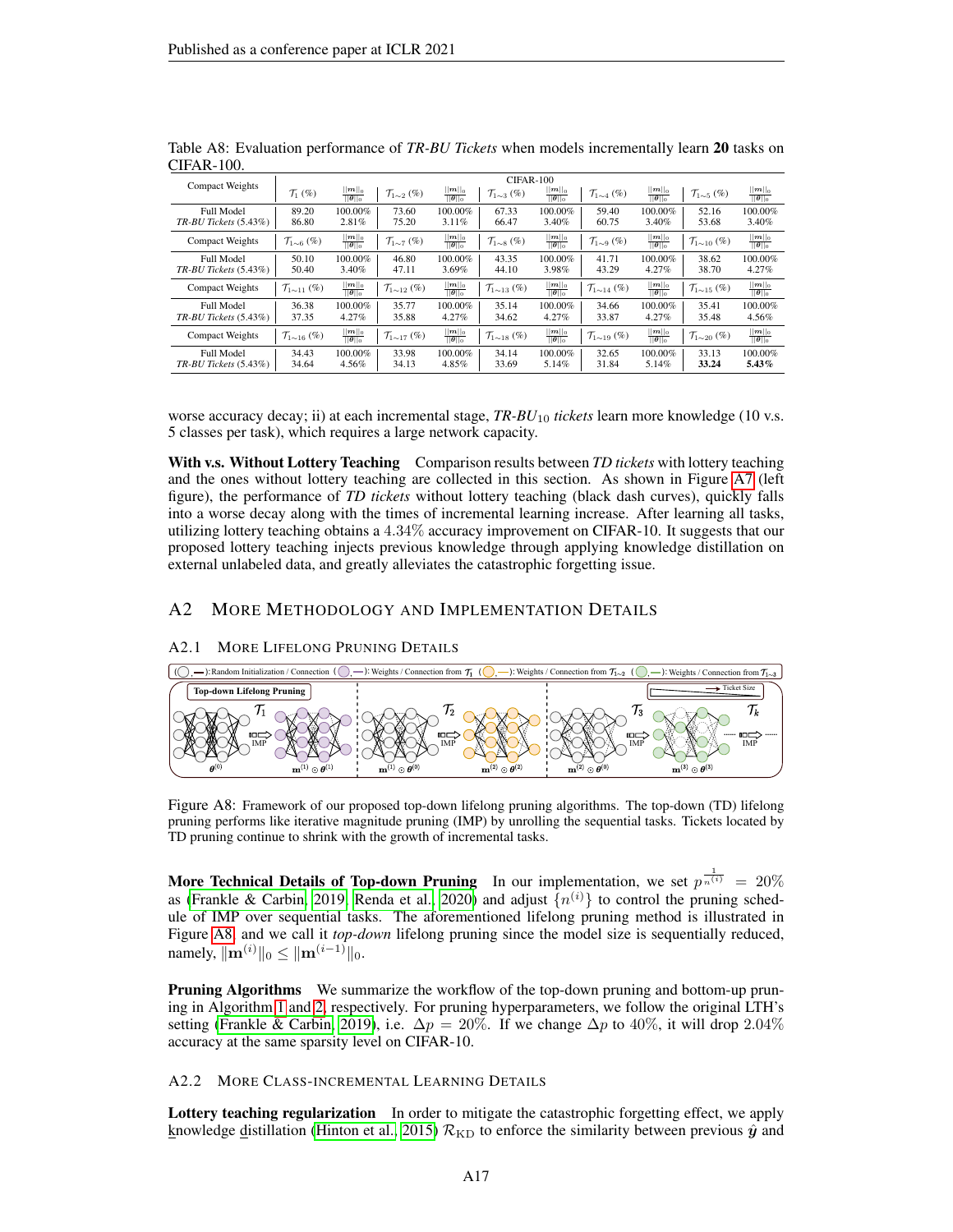current  $y$  soft logits on unlabeled data. We state  $\mathcal{R}_{\rm KD}$  as follows:

<span id="page-17-1"></span>
$$
\mathcal{R}_{\text{KD}}(\boldsymbol{y}, \hat{\boldsymbol{y}}) = -\mathcal{H}(t(\boldsymbol{y}), t(\hat{\boldsymbol{y}}))
$$
  
= 
$$
-\sum_{j} t(\boldsymbol{y})_{j} \log t(\hat{\boldsymbol{y}})_{j}
$$

where  $t(\mathbf{y})_i = \frac{(\mathbf{y}_i)^{1/T}}{\sum_{(\mathbf{y}_i) \cdot 1} (\mathbf{y}_i)^{1/T}}$  $\frac{(\mathbf{y}_i)^{-1}}{\sum_j (\mathbf{y}_j)^{1/\mathrm{T}}}$ , T = 2 in our case, following the standard setting in [\(Hinton et al., 2015;](#page-10-5) [Li & Hoiem, 2017\)](#page-10-2).

<span id="page-17-0"></span>

| <b>Algorithm 1: Top-Down Pruning</b>                                                                                                                                                                                                                                                                          | <b>Algorithm 2: Bottom-Up Pruning</b>                                                                                                                                                                                                                                                                                                                                                            |
|---------------------------------------------------------------------------------------------------------------------------------------------------------------------------------------------------------------------------------------------------------------------------------------------------------------|--------------------------------------------------------------------------------------------------------------------------------------------------------------------------------------------------------------------------------------------------------------------------------------------------------------------------------------------------------------------------------------------------|
| <b>Input:</b> Full dense model $f(\theta_0, \theta_c^{(0)}; \mathbf{x})$ ,<br>a desired sparsity $P_m$ , samples x                                                                                                                                                                                            | <b>Input:</b> $f(\theta_0, \theta_c^{(0)}; \mathbf{x})$ , $P_m$ , x, soft logits and<br>$\Delta p$ defined in Algorithm 1,                                                                                                                                                                                                                                                                       |
| from a storage $S$ and sequential<br>tasks $\mathcal{T}_{1\sim n}$ , soft logits from<br>previous model on queried<br>unlabeled data, pruning ratio $\Delta p$<br><b>Output:</b> An updated sparse model<br>$f(\boldsymbol{\theta} \odot \boldsymbol{m}, \boldsymbol{\theta}_{\mathrm{c}}^{(n)}; \mathbf{x})$ | $f(\boldsymbol{\theta}_i, \boldsymbol{\theta}_c^{(i)}; \mathbf{x})$ has learned $\mathcal{T}_{1 \sim i}$ and<br>has performance $\mathcal{R}_i^*, i \in \{1, \dots, n\}$<br>Output: An updated sparse model<br>$f(\boldsymbol{\theta} \odot \tilde{\boldsymbol{m}}, \boldsymbol{\theta}_{\mathrm{c}}^{(n)}; \mathbf{x})$<br>1 Set $i = 1$ and mask $\tilde{m} = 0 \in \mathbb{R}^{  \theta  _0}$ |
| 1 Set $i = 1$ and mask $m = 1 \in \mathbb{R}^{  \theta  _0}$                                                                                                                                                                                                                                                  | 2 Train $f(\theta_0 \odot \tilde{m}, \theta_c^{(0)}; \mathbf{x})$ with data from S                                                                                                                                                                                                                                                                                                               |
| 2 Train $f(\theta_0 \odot \mathbf{m}, \theta_c^{(0)}; \mathbf{x})$ with data from<br>S and $\mathcal{T}_1$ .                                                                                                                                                                                                  | and $\mathcal{T}_1$ . Calculate accuracy $\mathcal{R}_1$ .<br>3 while $i \leq n$ and $  \tilde{m}  _0 <   \theta  _0$ do<br>if $\mathcal{R}_i \geq \mathcal{R}_i^*$ or $  \tilde{\boldsymbol{m}}  _0 =   \boldsymbol{\theta}  _0$ then<br>4                                                                                                                                                      |
| 3 while $1 - \frac{  \mathbf{m}  _0}{  \mathbf{\theta}  _0} \leq P_m$ and $i \leq n$ do<br>Iterative weight magnitude (IMP)                                                                                                                                                                                   | Continue<br>5<br>else<br>6                                                                                                                                                                                                                                                                                                                                                                       |
| pruning $\Delta p$ and obtaining new<br>mask $\tilde{m}$ , where $  \tilde{m}  _0 <   m  _0$<br>Rewind weight to $\theta_0$<br>5                                                                                                                                                                              | Start from $f(\theta_i, \theta_c^{(i)}; \mathbf{x})$ , $m = 1$<br>7<br>repeat<br>8<br>pruning $\Delta p$ of $\theta_i \odot (m - \tilde{m})$ ,<br>9                                                                                                                                                                                                                                              |
| $m = m$<br>6<br>Retrain $f(\theta_0 \odot m, \theta_c^{(i)}; \mathbf{x})$ on the<br>7<br>current task $\mathcal{T}_i$ and S. Lottery<br>teaching is applied (A knowledge                                                                                                                                      | obtain new mask $m^*$ , where<br>$  m^*  _0 \ge   m  _0$ and $\tilde{m} \in m^*$<br>Retrain $f(\theta_{i-1} \odot m^*, \theta_c^{(i)}; \mathbf{x})$<br>10<br>and calculate accuracy $\mathcal{R}_i$                                                                                                                                                                                              |
| distillation constrain with soft<br>logits)<br>Set $i = i + 1$<br>8<br><sub>9</sub> end                                                                                                                                                                                                                       | $m = m^*$<br>11<br><b>until</b> $\mathcal{R}_i \sim \mathcal{R}_i^*$ and set $\tilde{m} = m^*$ ;<br>12<br>end<br>13<br>Set $i = i + 1$<br>14                                                                                                                                                                                                                                                     |
|                                                                                                                                                                                                                                                                                                               | 15 end                                                                                                                                                                                                                                                                                                                                                                                           |

Our Dense Full CIL Model We consider a strong baseline framework derived from [\(Zhang et al.,](#page-12-2) [2019\)](#page-12-2) with our proposed *lottery teaching* as our dense full CIL model. It adopts random and classbalanced sampling strategies, an auxiliary classifier, and the knowledge distillation regularizer  $\mathcal{R}_{KD}$ . For incrementally learning task  $\mathcal{T}_i$ , the training objective is depicted as:

$$
\mathcal{L}_{\text{CIL}}(\theta, \theta_c^{(i)}, \theta_a^{(i)}) = \gamma_2 \times \mathcal{L}(\theta, \theta_c^{(i)}) + \mathcal{L}(\theta, \theta_a^{(i)})
$$
\n
$$
\mathcal{L}(\theta, \theta_c^{(i)}) = \mathbb{E}_{(\mathbf{x}, \mathbf{y}) \in \mathcal{D}_b} \left[ \mathcal{L}_{\text{XE}}(f(\theta, \theta_c^{(i)}, \mathbf{x}), \mathbf{y}) \right]
$$
\n
$$
+ \gamma_1 \times \mathbb{E}_{\mathbf{x} \in \mathcal{D}_u} \left[ \mathcal{R}_{\text{KD}}(f(\theta, \theta_c^{(i)}, \mathbf{x}), \hat{\mathbf{y}}_c) \right],
$$
\n
$$
\mathcal{L}(\theta, \theta_a^{(i)}) = \mathbb{E}_{(\mathbf{x}, \mathbf{y}) \in \mathcal{D}_r} \left[ \mathcal{L}_{\text{XE}}(f(\theta, \theta_a^{(i)}, \mathbf{x}), \mathbf{y}) \right]
$$
\n
$$
+ \gamma_1 \times \mathbb{E}_{\mathbf{x} \in \mathcal{D}_u} \left[ \mathcal{R}_{\text{KD}}(f(\theta, \theta_a^{(i)}, \mathbf{x}), \hat{\mathbf{y}}_a) \right],
$$

where  $\mathcal{D}_b$  is the class-balanced sampled dataset,  $\mathcal{D}_r$  represents the randomly sampled dataset, and  $\mathcal{D}_u$  stands for the queried unlabeled dataset.  $\theta_c^{(i)}$  and  $\theta_a^{(i)}$  are the main and auxiliary classifiers.  $\hat{y}_c$ and  $\hat{y}_a$  are soft logits on previous tasks of the main and auxiliary classifiers. We adopt  $\gamma_1 = 1, \gamma_2 = 1$ 0.5 in our experiment according to grid search.